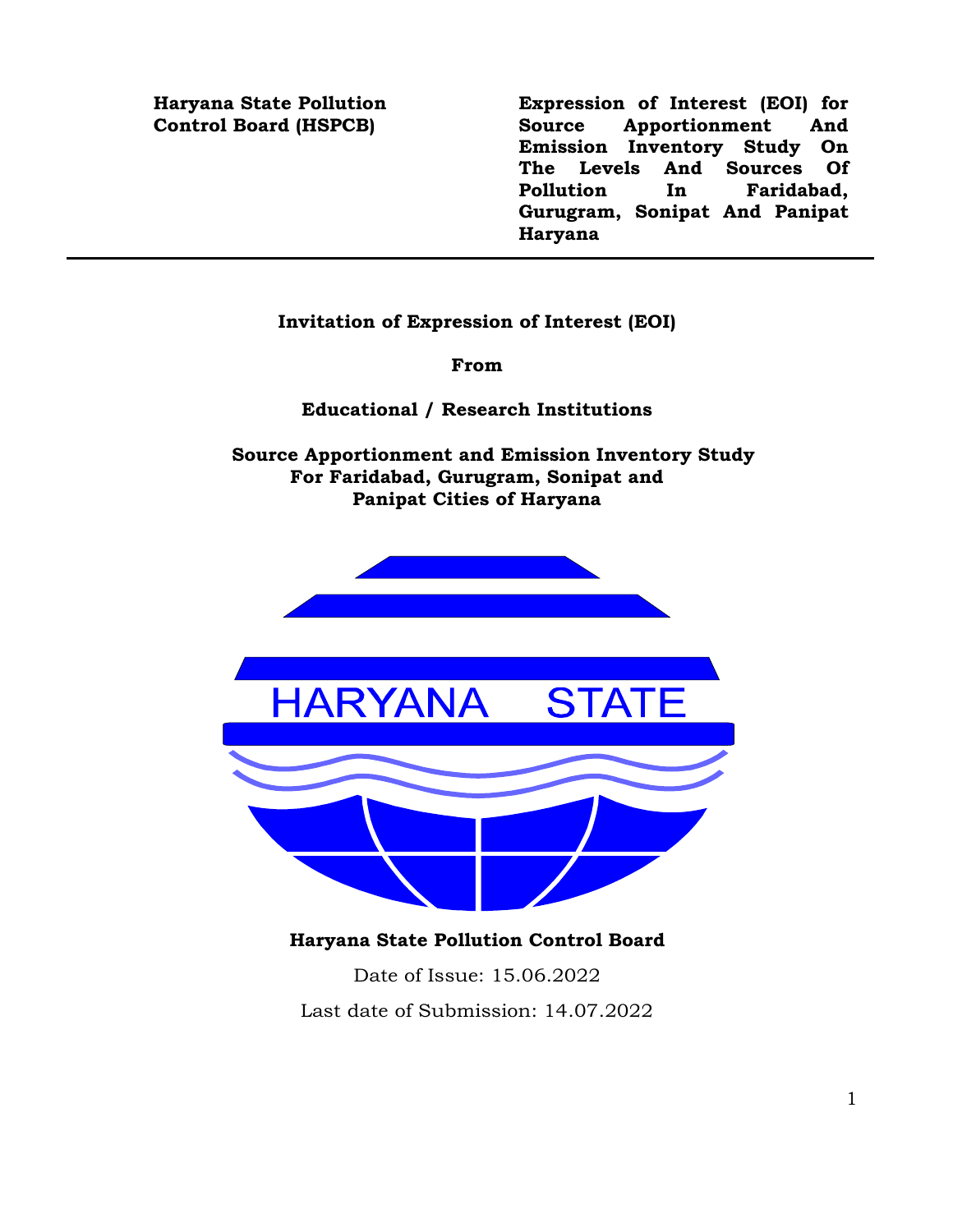## **INVITATION OF THE EXPRESSION OF INTEREST (EOI)**

| Date of EXPRESSION OF<br><b>INTEREST (EOI)</b>                           | 15 June 2022                                                                                                                                                  |
|--------------------------------------------------------------------------|---------------------------------------------------------------------------------------------------------------------------------------------------------------|
| Item Description                                                         | Expression of Interest (EOI) for Source<br>Apportionment and Emission Inventory<br>Study for Faridabad, Gurugram, Sonipat<br>and Panipat Cities<br>of Haryana |
| Category                                                                 | <b>Technical Study</b>                                                                                                                                        |
| Last date $&$ Time of<br>submission of Expression<br>of Interest (EOI) : | 14 July 2022                                                                                                                                                  |
| Place of Submission of Bids                                              | www.etenders.hry.nic.in                                                                                                                                       |
| Submission of EXPRESSION<br>OF INTEREST (EOI)                            | Financial Proposal to be kept in the form<br>of Form-9.                                                                                                       |
| Pre BID Meeting Date                                                     | 24 June 2022                                                                                                                                                  |
| Opening Date & Time of<br>Expression of Interest (EOI)                   | 18 July 2022                                                                                                                                                  |
| Expression of Interest (EOI)<br>Fees                                     | Expression of Interest (EOI) Fee of Rs.<br>5000/- (Rs. Five Thousand Only)                                                                                    |
| Any Clarification                                                        | Name: Sh. Vinay Gautam, EE<br>Haryana State Pollution Control Board<br>Email: hspcbaircell@gmail.com<br>Contact: - 9041049305                                 |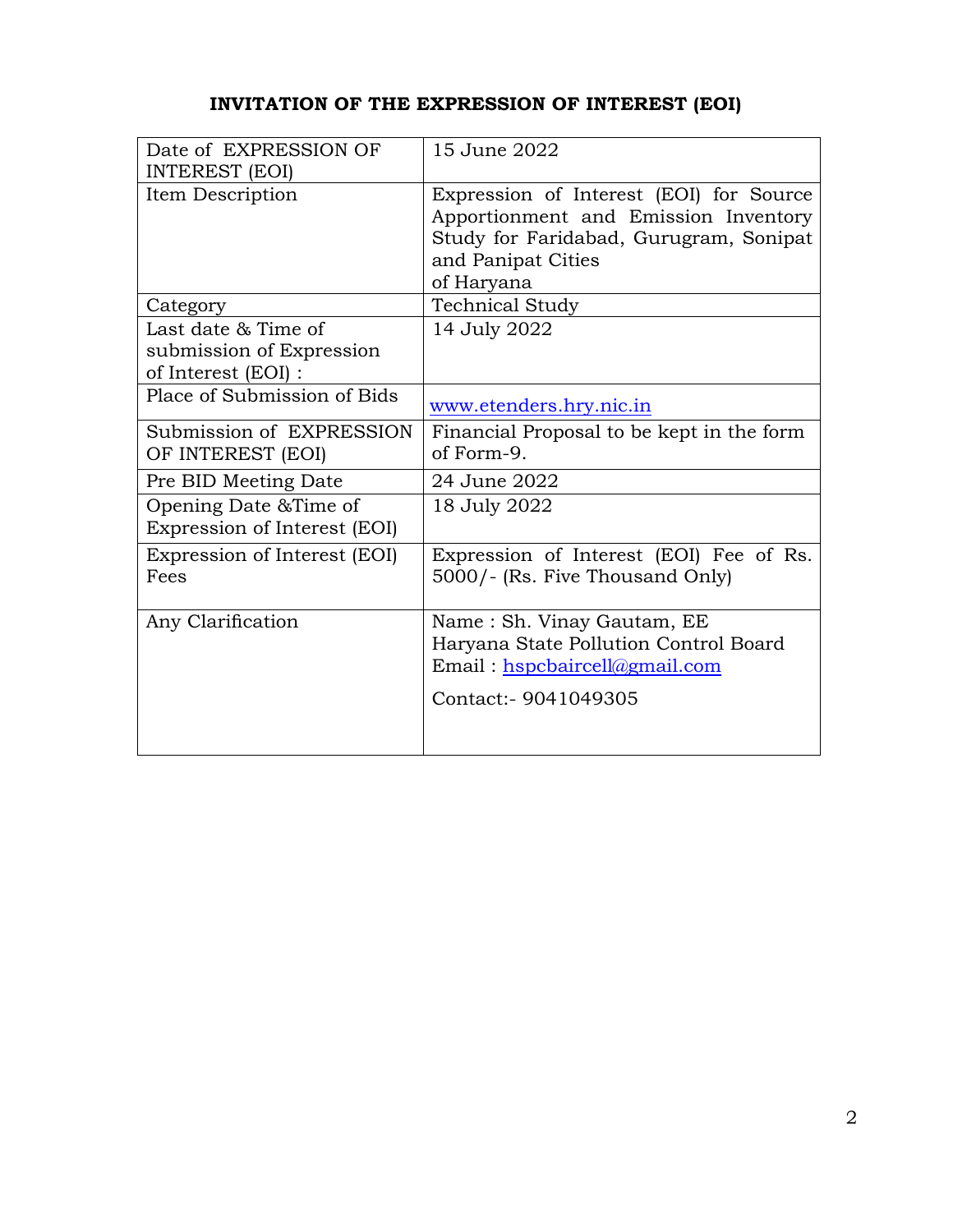## **Contents**

## **A. General**

A.1 Notice Inviting Expression of Interest (EOI)

## **B. Need of the Source Apportionment (SA) and Emission Inventory (EI) Study**

- B.1 Objective of the Assignment
- B.2 Study objectives
- B.3 Scope of the Work
- B.4 Study Area details
- B.5 Study Framework
- B.6 Expected Deliverables of the Assignment

## **C. Expression of Interest (EOI)**

- C.1 Pre-qualification criteria
- C.2 Essential Criteria
- C.3 Preferable Criteria
- C.4 Selection Method: Expression of Interest (EOI)
- C.5 Instructions to Institutions
- C.6 Authorized Signatory
- C.7 Documents to accompany Expression Of Interest (EOI)
- C.8 Queries on Expression Of Interest (EOI) Document
- C.9 Submission of Expression Of Interest (EOI)
- C.10 Preliminary examination of Expression Of Interest (EOI)
- C.11 Evaluation
- C.12 Presentation
- C.13 Rejection of Expression Of Interest (EOI)
- C.14 Disclaimer
- C.15 Project Time Line
- C.16 Amendment in Expression Of Interest (EOI)
- C.17 Data Security and Data Validation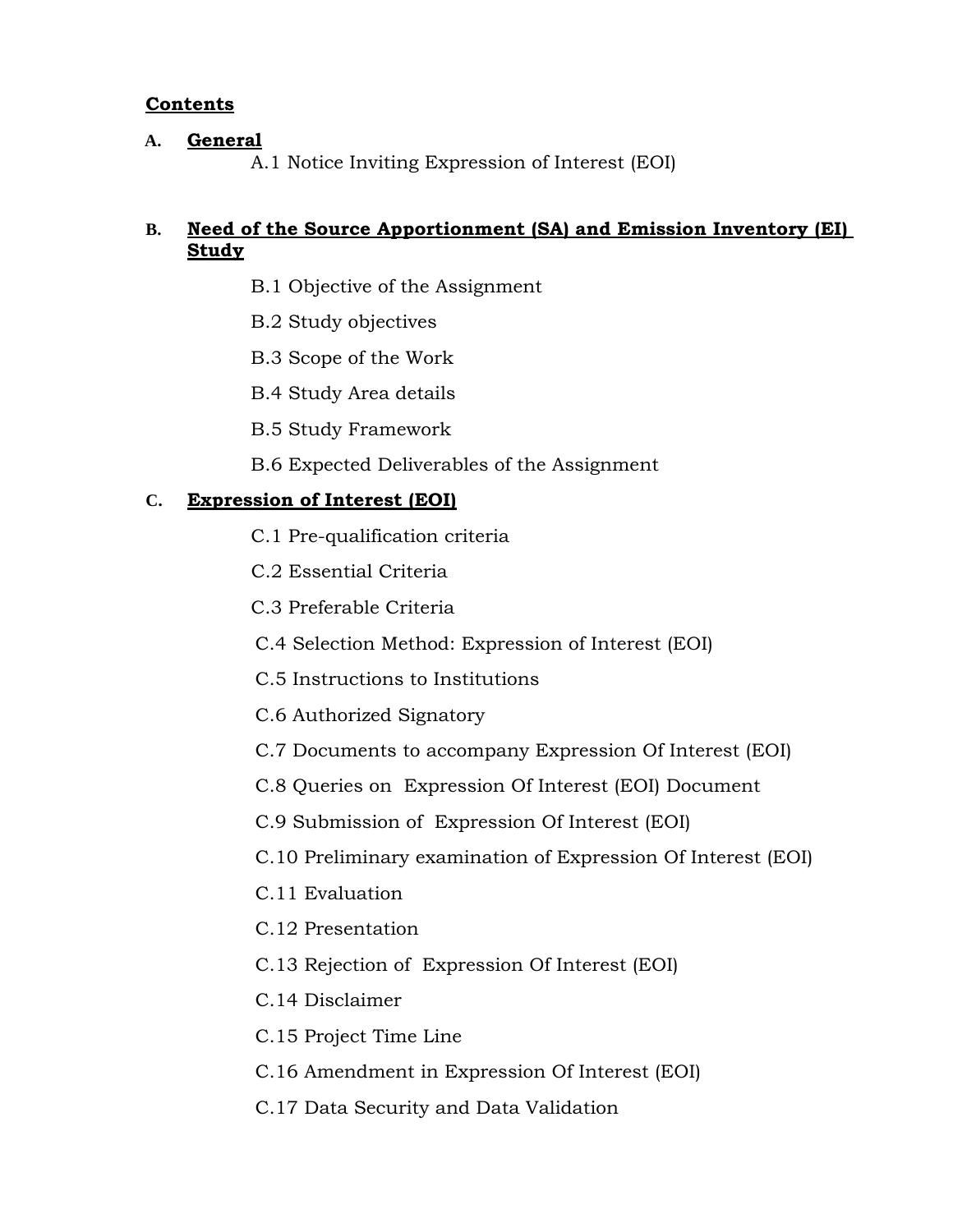- C.18 Confidentiality
- C.19 Force Majeure
- C.20 Agreement of Performance
- C.21 Termination of Assignment
- C.22 Completion of Assignment
- C.23 Scope of Exhaustive
- C.24 General terms and Conditions
- C.25 Financial Proposal
- Form-1: Covering Letter of the Expression Of Interest (EOI)
- Form-2: Form of Particulars
- Form-3: Declaration of Authorized Signatory and Power of Attorney
- Form-4: Affidavit of self-declaration
- Form-5: Details of existing departments/streams as per pre-qualification criteria
- Form-6: Details of scientific and technical core staff as per prequalification criteria
- Form-7: Format of CV
- Form-8: Details of Projects/Studies conducted by Institution
- Form-9: Financial Proposal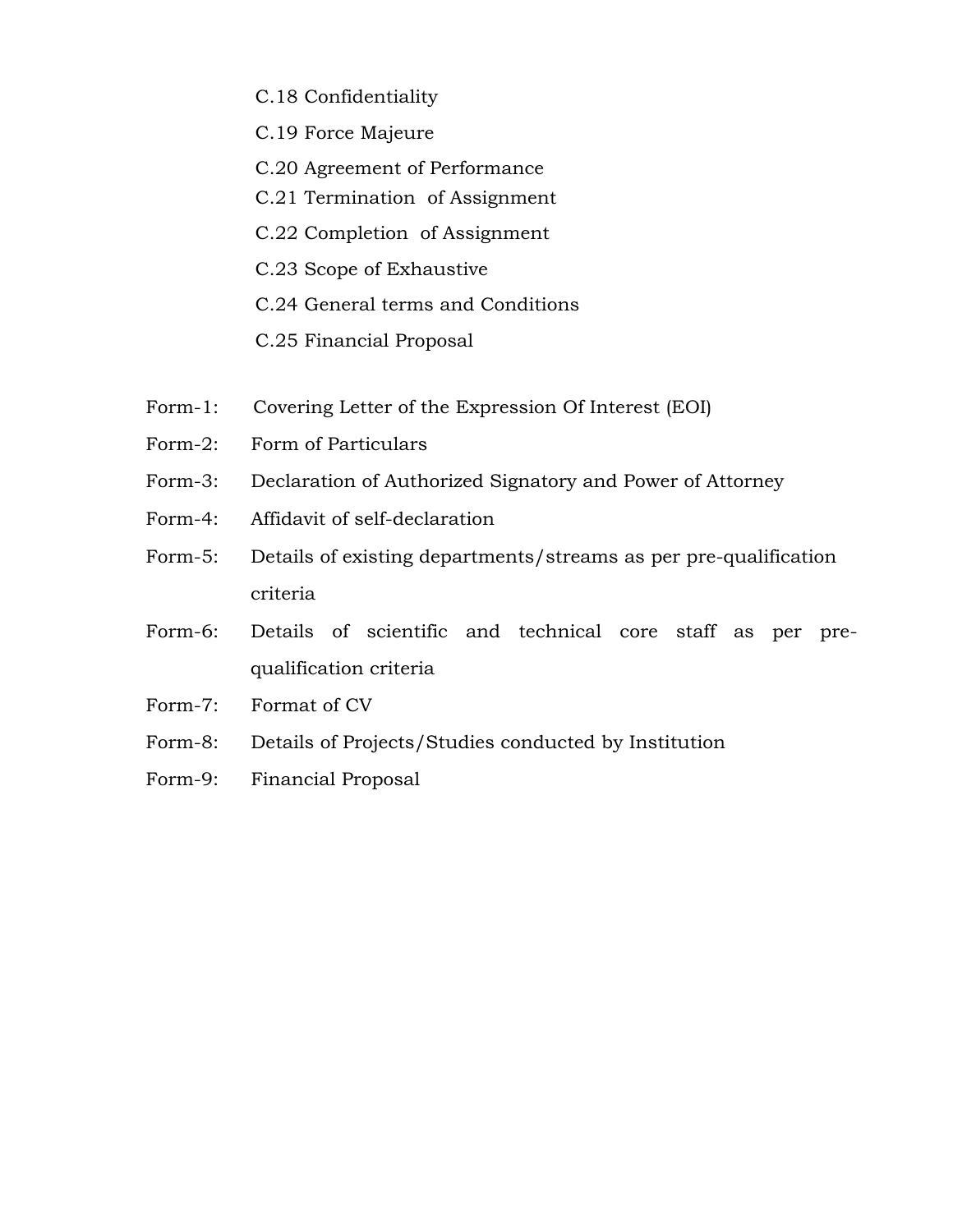## **A. Notice Inviting Expression of Interest (EOI)**

## **INVITATION FOR EXPRESSION OF INTEREST (EOI) FOR SOURCE APPORTIONMENT AND EMISSION INVENTORY STUDY ON THE LEVELS AND SOURCES OF POLLUTION IN HARYANA**

- 1. Haryana State Pollution Control Board (HSPCB) intends to engage State/Central educational and research institutions of National and International repute, to carry out a Source Appointment and emission Inventory Study on the level and Source of Pollution and prepare strategy for cost effective measures for abatement of air pollution in the areas of Faridabad, Gurugram, Sonipat and Panipat. The study will be for a period of 18 months.
- 2. HSPCB proposes to conduct the above study through reputed educational and research institutions and undertakings of the State/Central Government. Expression of Interest (EOI) for carrying out the proposed study for the sites/indicating the interest in carrying out source apportionment and emission inventory study prescribing cost effective measures for abatement of air pollution in the above area from such institutions are hereby invited.
- 3. The interested institutes may submit the Expression of Interest (EOI) by providing required information as per the prescribed format, which may be downloaded from the Website of [www.etenders.hry.nic.in](http://www.etenders.hry.nic.in/)
- 4. The HSPCB reserves the right to reject any or all Expression of Interest (EOI) without assigning may reasons thereof.

| Date of uploading of Expression of<br>Interest (EOI)       | 15.06.2022   |
|------------------------------------------------------------|--------------|
| Date of pre-bid meeting                                    | 24.06.2022   |
| Due date for submission of<br>Expression Of Interest (EOI) | 14.07.2022   |
| Date of opening of Expression of<br>Interest (EOI)         | 18.07.2022   |
| Cost of Expression of Interest (EOI)<br>document           | $Rs. 5000/-$ |

The important details pertaining to the submission of the Expression of Interest (EOI) are as under:

The Expression of Interest (EOI) document can be downloaded from [www.etenders.hry.nic.in](http://www.etenders.hry.nic.in/) .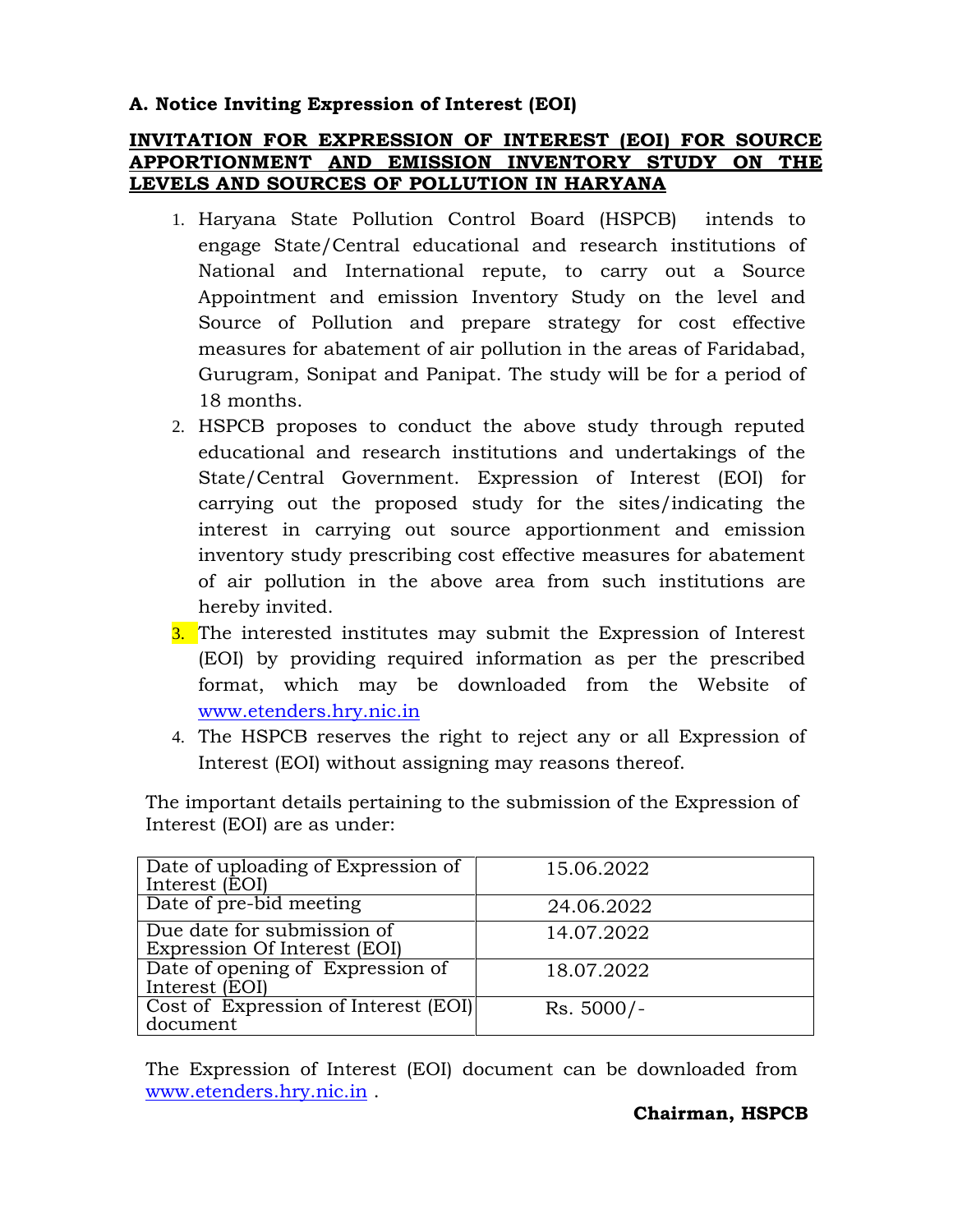## **B. Need of the Source Apportionment (SA) and Emission Inventory (EI) Study**

- An Original Application No. 21/2014 titled as Vardhman Kaushik Vs Union of India & Ors is pending in the Hon'ble National Green Tribunal (NGT).
- As per decision taken in the 9th meeting of State Level Committee in the matter of Vardhman Kaushik Vs Union of India & Ors constituted by the Hon'ble NGT held on 16.03.2018 under the chairmanship of Worthy Chief secretary, Haryana, it was decided that the Board may conduct a specific study on the levels and sources of pollution in Haryana through a reputed university and Principal Secretary (Higher Education) may be requested to coordinate the task.
- Environment Department Directorate had made a reference to the Higher Education Haryana for seeking proposal from the universities for conducting the study vide memo endst. No. DEH/2018/Study/576 dated 29.05.2018 and subsequently vide memo endst. No. DEH/2018/Study/890 dated 04.07.2018 and memo endst. No. DEH/2018/Study/2087 dated 30.10.2018.
- Director, Environment vide memo no. DEH/2019/2748 dated 02.01.2019 has forwarded the copy of research proposal for Monitoring Air Quality at Sonipat and Panipat District of Haryana submitted by Sh. Bhupinder Singh Assistant Professor in Environmental Sciences, Department of Basic and Applied Sciences, BPSMV, Khanpur Kalan, Sonipat.
- The Director, Environment vide memo no. DEH/2019/3113 dated 26.02.2019 has forwarded the proposal for Monitoring Air Quality in selected four cities adjoining to Delhi submitted by Co-ordinator & Principal Investigator, Department of Environmental Sciences, Maharishi Dayanand University, Rohtak.

The matter was placed before the Technical Advisory Committee (TAC) of the Board, and it was decided in the meeting held on 30.07.2019 that expression of interest may be called from the reputed university for carrying out the study in first phase in the Districts adjoining to Delhi i.e. Gurugram Faridabad, Sonipat and Panipat as the cost of the study will be more than Rs. 1 Lac.

## **B.1 Objective of the Assignment**

Since, air quality in urban centers are affected by a variety of complex sources, detailed scientific studies are required for identification of major sources, assessing their contributions to urban air pollution and suggest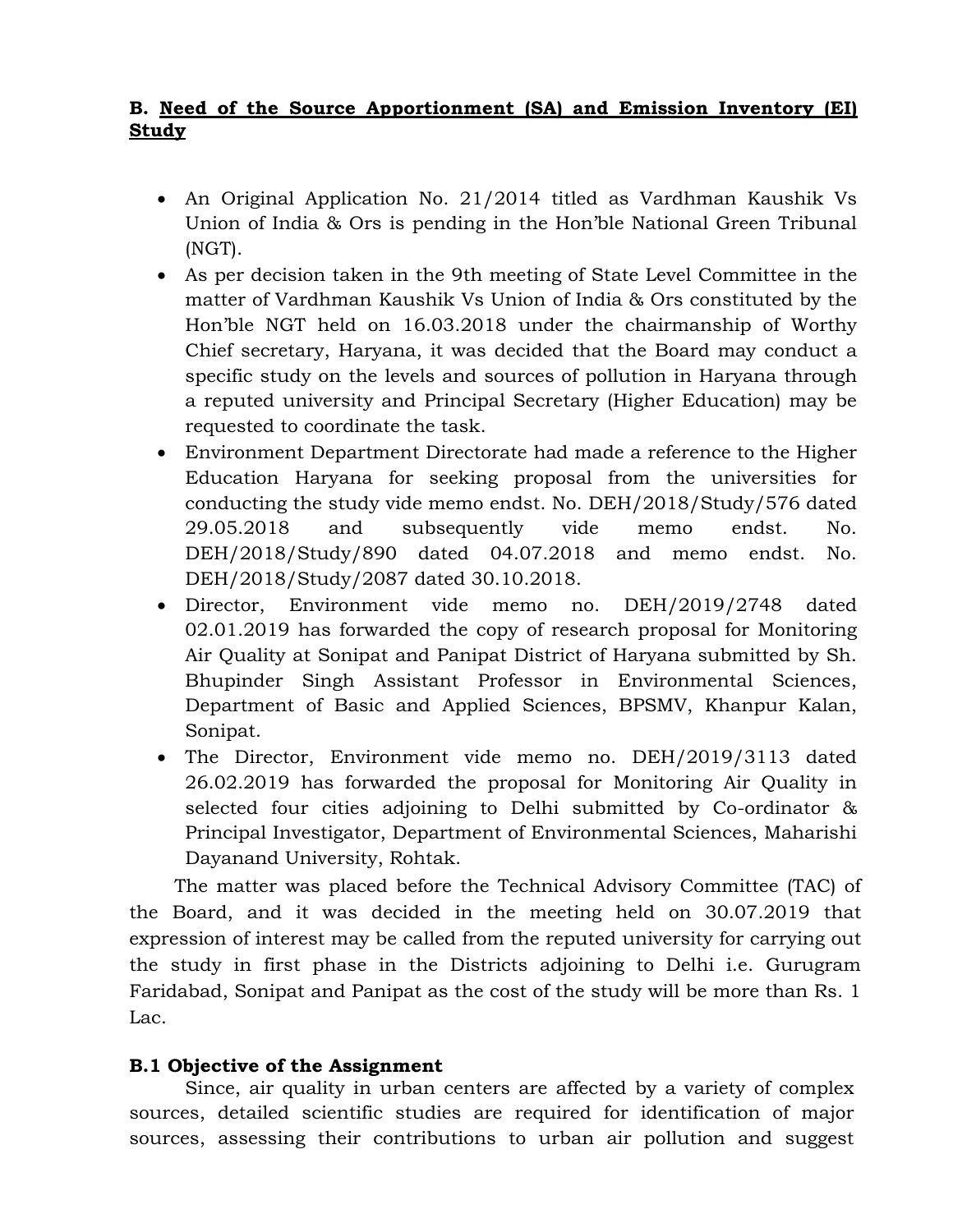mitigation measures taking into consideration the techno-economic feasibility and other social factors. Accordingly, this study has been initiated to promote and demonstrate a more rational & proactive approach to air quality management in urban areas.

## **B.2 Study objectives:**

- To profile Ground Level Concentration (GLC) of air pollutants in different parts of the city *along with air shed of the city* including background, residential, commercial/mixed areas and source specific "hot spots" viz. kerbside/roadside, industrial zones, etc.
- To develop "Emission Factors" (EF) for different categories of vehicles with due consideration to variations in fuel quality, technology, size and vintage of sources, control systems, etc.
- To select appropriate emission factors for other non-vehicular sources viz. industries, industrial & domestic fuel combustions, roadside dust, construction activities, generator sets, etc.
- To prepare inventory for different air pollutants, their emission rates & pollution loads from various sources along with spatial and temporal distribution in the city *including its air shed* covered under this project.
- To profile the source emission characteristics of different possible sources.
- To conduct source apportionment studies for PM10 and PM2.5 and prioritize the source categories for evolving cost-effective air pollution mitigation strategies/plans.
- To assess the impact of sources on ambient air quality under different management/interventions/control options and draw a roadmap of short term and long term measures as considered appropriate and cost effective to ensure "Cleaner air in urban areas".

## **B.3 Scope of the Work**

- The proposed study is being executed under *Comprehensive Action Plan for Clean Air for Cities of Gurugram, Faridabad, Sonepat and Panipat in Haryana*. Since, implementation of same interventions in two cities having different meteorology, topography and different typology of air polluting sources is unlikely to give same results, the choice of interventions to control urban air pollution has to be city- specific, drawn on the basis of scientific study with adequate & representative set of quality data/information.
- The scope of the study shall focus on following:
- 1. The overall project scope includes city-specific air quality monitoring, complete characterization of ambient dust (PM10 and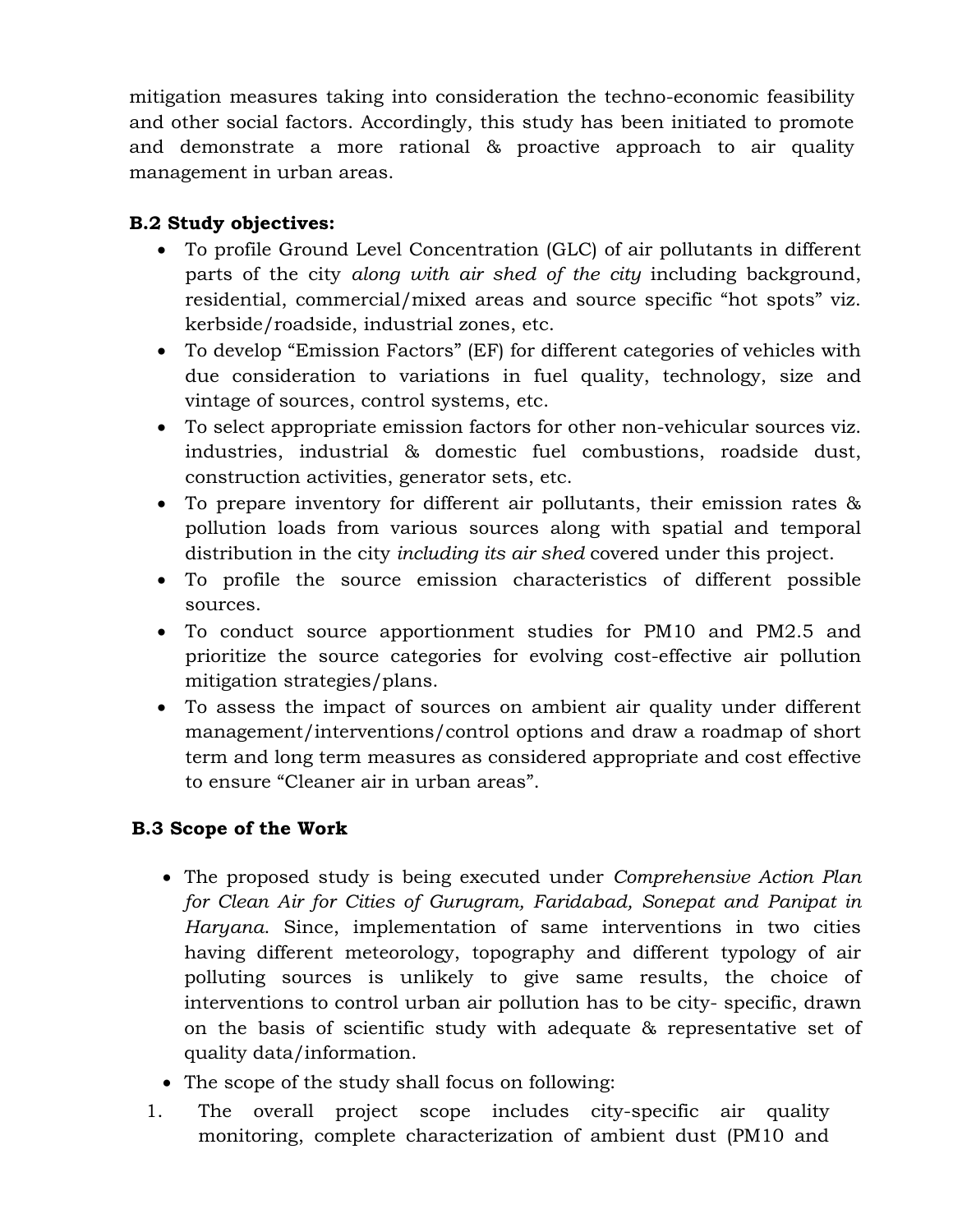PM2.5), emission inventory, source profiling, and source apportionment using dispersion & chemical mass balance models.

- 2. To address all the expected anthropogenic emission sources in urban areas, it is planned to include many non-criteria pollutants in the study for understanding the extent of problem and comparison with earlier database. The major air pollutants covered in this project include SO2, NOx, CO, Benzene, Aldehydes, Alkenes, NMHC, THC, PAH, PM10, PM 2.5, Ozone.
- 3. The ambient air monitoring will be carried out over a period covering three seasons in a year to get representative data on seasonal variations in meteorology as well as activities that have bearing on air quality. The purpose of ambient air quality monitoring is not compliance verification. Therefore, it is proposed to carry out continuous monitoring for one month in each season for three seasons covering the whole year at all the monitoring locations.
- 4. Air monitoring stations will be installed at locations such as kerbside, residential, industrial and background (away from all the sources and in upwind direction). Each city will have *at least five to seven* air monitoring stations. However, the number of monitoring stations can be extended to more depending upon the activity profile of a particular city.
- 5. In order to catch the diurnal variations of sources as well as the typical meteorological changes, it is proposed to conduct 8-hourly monitoring (06.00 to 14.00s, 14.00-22.00, 22.00-06.00 hrs.) in a day. The sampling shall be done continuously for 30 days in a season. Thus for three seasons there would be 90 sampling days. Thus, total 90 sampling days would cover the all days of week to give a fair representation of three seasons of a year. Namely winter (Dec-Jan-Feb) Summer (April-May-June), post monsoon (Oct-Nov).
- 6. Monitoring of meteorological parameters would be carried out simultaneously at each station at same height of ambient air monitoring to ensure proper representation of the activities of the surrounding area for a given monitoring location. Additional meteorological data for the study period will also be collected from India Meteorological Department (IMD).
- 7. A detailed emission inventory would be carried out for *line*, *point* and *area* sources. Data on emission inventory, available through secondary sources, will be collected. Besides, primary surveys shall be carried out for identification & spatial distribution of sources and preparation of detailed emission inventory for zone of influence (2km x 2km area) around each ambient air quality monitoring location. City level emission inventory, available through secondary sources,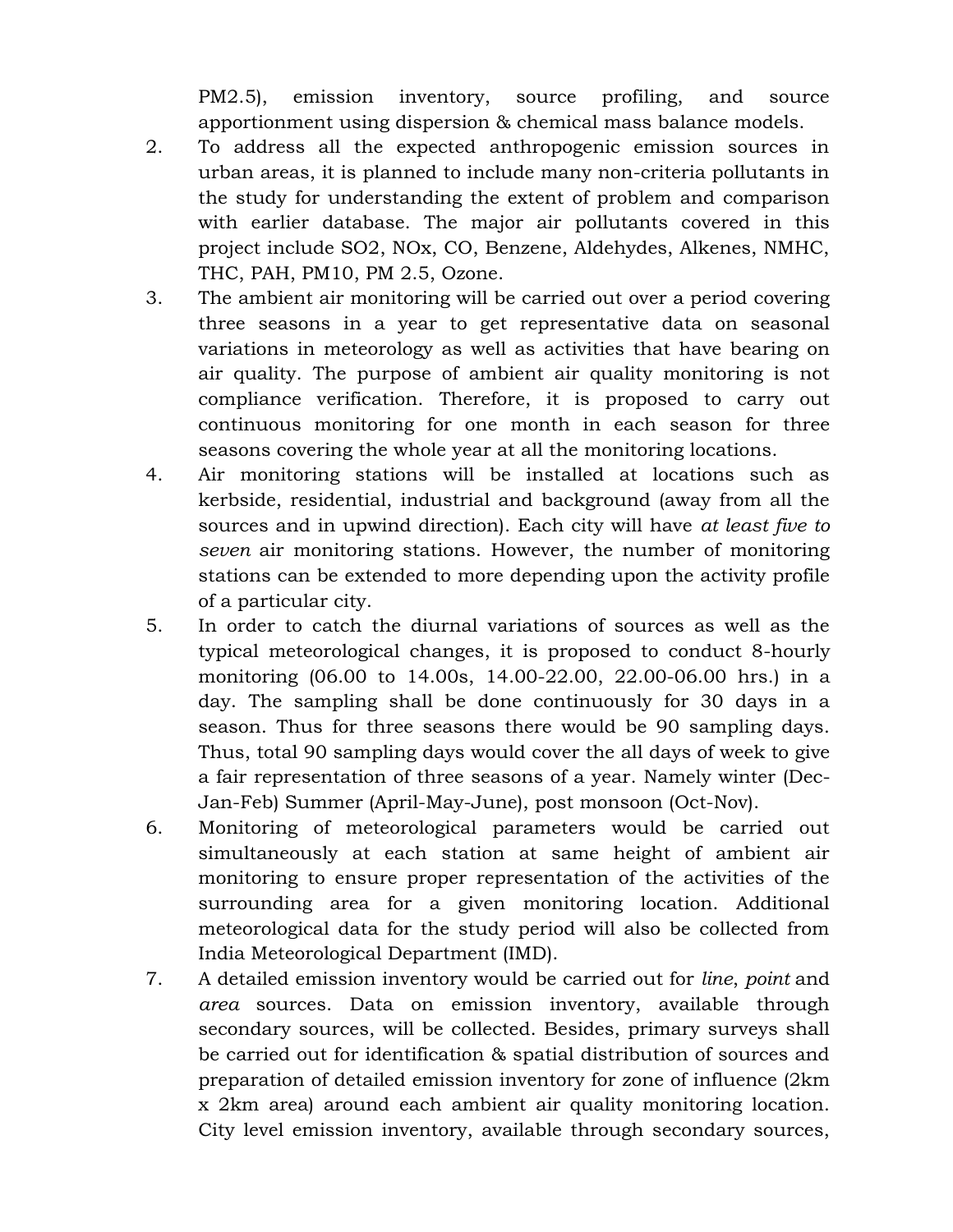shall be refined based on the data generated through primary surveys carried out within the zone of influence around each monitoring location.

- 8. In order to get a wider cross section of vehicles in-use or on-road and the actual distance traveled by each sample vehicle, inspection & maintenance practices being adopted etc., a systematic survey of vehicle population will be undertaken in the city. Also, special emphasis will be laid on the emissions from vehicles of pre-BS II for assessing cost-effective solutions as these represent major segment in total vehicle population.
- 9. Emission factors developed by ARAI for each representative vehicles considering vehicle technology, age, fuel, traffic conditions and prevailing Inspection & Maintenance practices including influence of fuel quality with or without tail pipe treatment, will be used for estimating vehicular emission.
- 10. Emission inventory of industrial and other sources will be prepared though secondary sources. Primary surveys may also be conducted to crosscheck and validate the secondary data.
- 11. With regard to emission factors for point sources, firstly the database available on emission characteristics with Pollution Control Boards and other sources (particularly for small-scale industries) would be scanned. For area sources, certain database generated in a few USEPA studies (for India, Bangladesh and other countries of the region) would also be reviewed. For other source types, for which information is not available, the factor developed by USEPA, EU, WHO would be scanned and then their normalization for Indian conditions has to be done.
- 12. The Emission inventory (EI) data will be analyzed using appropriate technique like IPIECA tool, IVE model or other equivalent technique being used by reputed organizations like CARB, USEPA or EPEFE.
- 13. Source apportionment analysis will be carried out for PM10 and PM2.5 using receptor model like CMB model. For this purpose, detailed analysis of PM10 and PM2.5 will be carried out.
- 14. The study on source profiling of various polluting sources in Indian context will be considered to be used as input to CMB model for source apportionment study.
- 15. With regard to dispersion modeling and intervention analysis, refined city-level emission inventory will be used.
- 16. On completion of data collection, validation and interpretation of the assimilated information, a detailed road map will be drawn considering all possible measures for air quality improvement. These measures will be classified into short and long term with due priority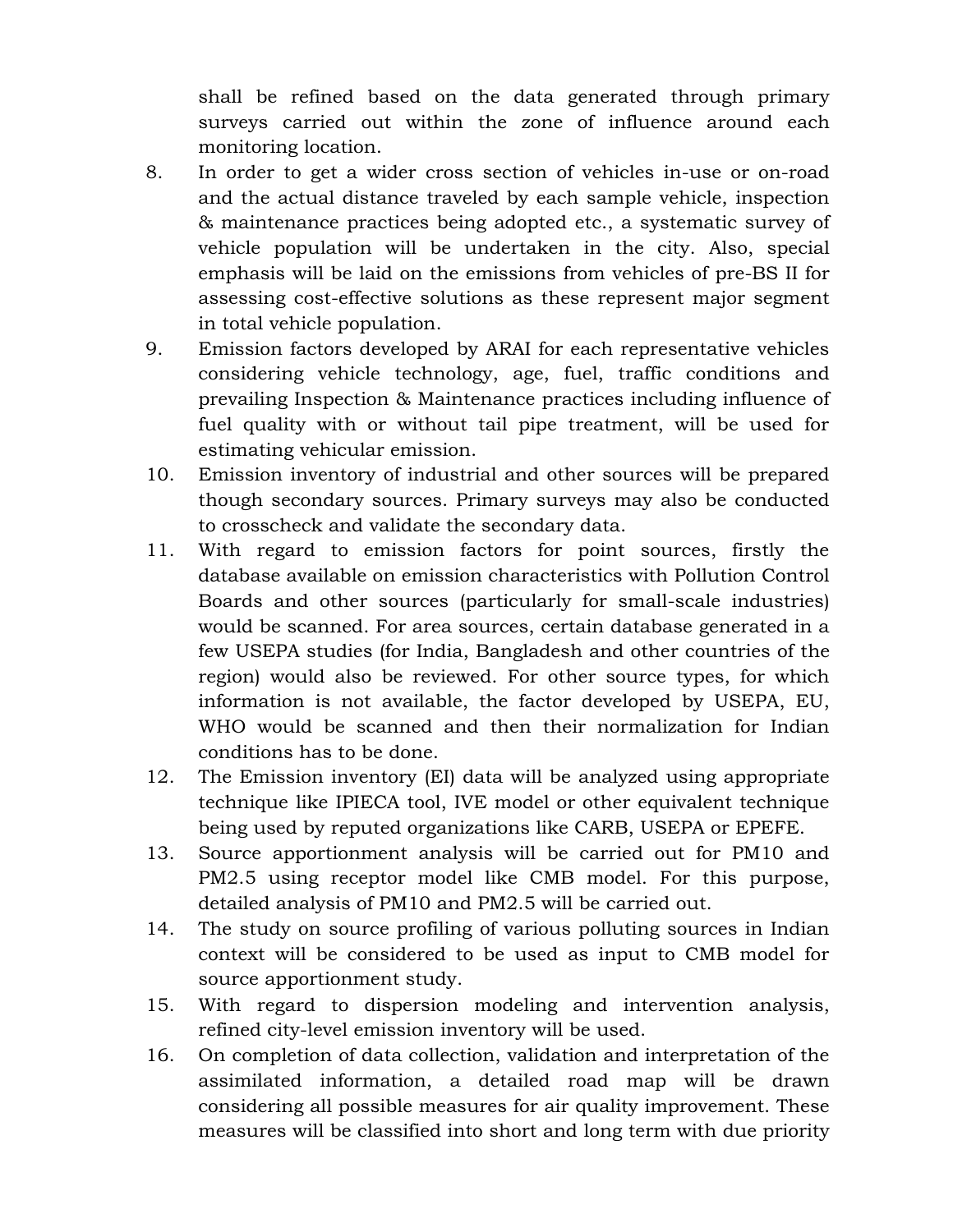to low-cost measures that give maximum benefits.

## **B.4 Study Area details**

The study area shall be the city/ municipal limit of respective city and including its air shed.

## **B.5 Study Framework**

The framework proposed for the present study is as below as Fig.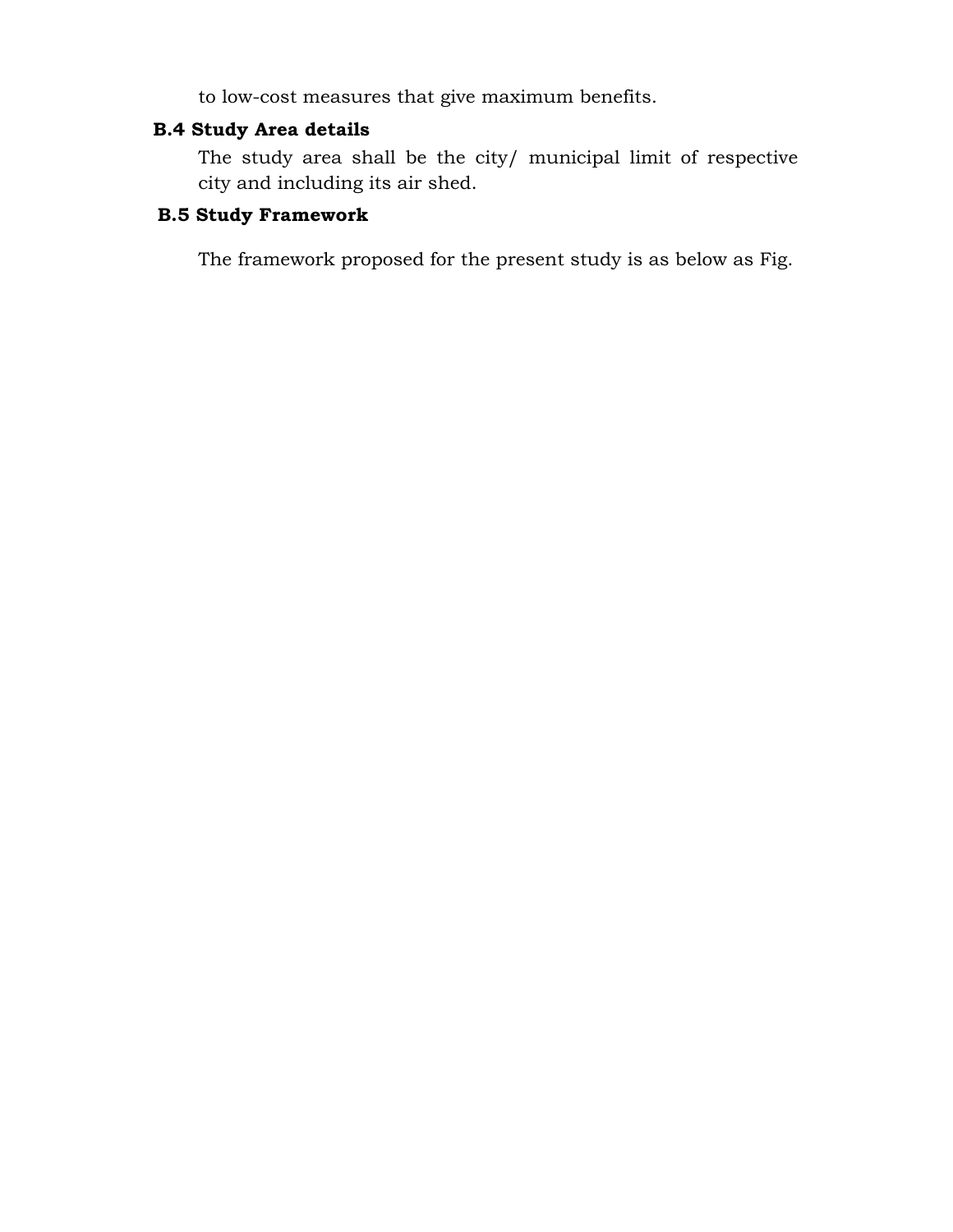#### **Fig. 1 : Proposed Study Framework**

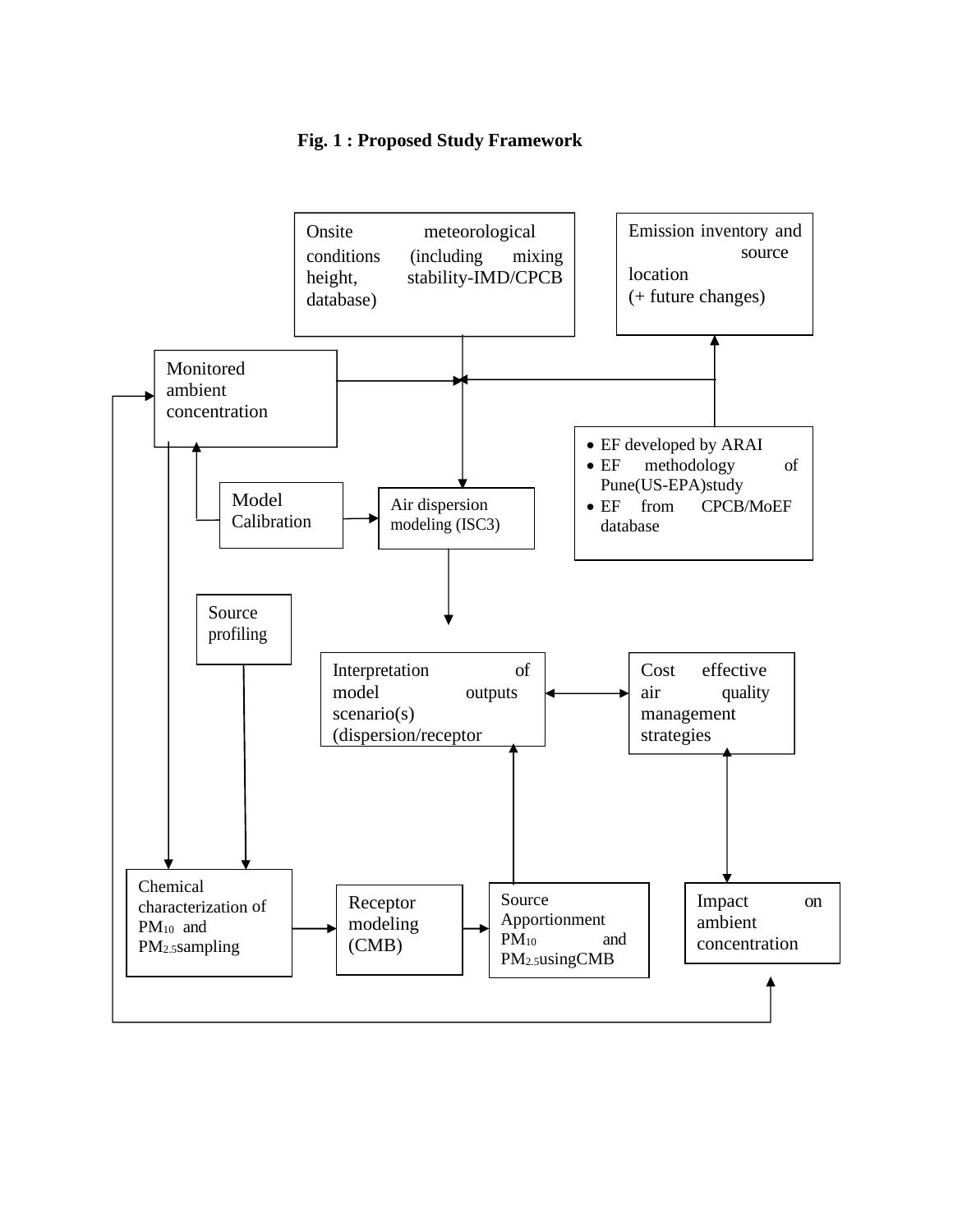## **B.5 Expected deliverables of the assignment**

Each assignment shall be for a period of **18 months** and the delivery schedule shall be as follows: -

1.Interim Report after completing field visits and monitoring of environmental parameters- **15 months.**

2. Draft final report - **17 months.**

3. Final report after incorporating modifications suggested by the Board - **18 months.**

## **C Expression of Interest (EOI)**

## **C.1 Pre-qualification criteria**

- $\Box$  Central and State Educational or research institute like IIT, NIT or CSIR laboratory or any other similar institutions by Govt. of Haryana / Govt of India.
- $\Box$  The institution must have similar type of experience in conducting Source Apportionment & Emission Inventory (SA & EI) or other such Air Pollution Control related and metrological studies.
- $\Box$  The institution should have capacity to undertake all type of measurement on atmospheric phenomena, Climate and weather monitoring facility survey of area, modeling studies and other related measurement towards execution of the project.
- $\Box$  The institutions should have qualified & experienced Environmental Engineers/ Meteorologists/ Atmospheric Experts, Surveyor etc. to conduct the field work as well as preparation of SA & EI. The educational qualification of functional experts, area of specialization and technical skill, experience and expertise in relevant field will be criteria for selection of institution.
- $\Box$  Reputed educational and/or research institutions (hereinafter referred as institution) complying with all the below eligibility criteria shall be eligible

## **C.2 Essential Criteria:**

**a) Registration/Affiliation/Recognition:**

Educational institution registered under a competent statutory authority in India duly affiliated to a University/Institute under the University Grants Commission/AICTE respectively. **OR**

In case of a research institution, it must be a government/semi-government/autonomous body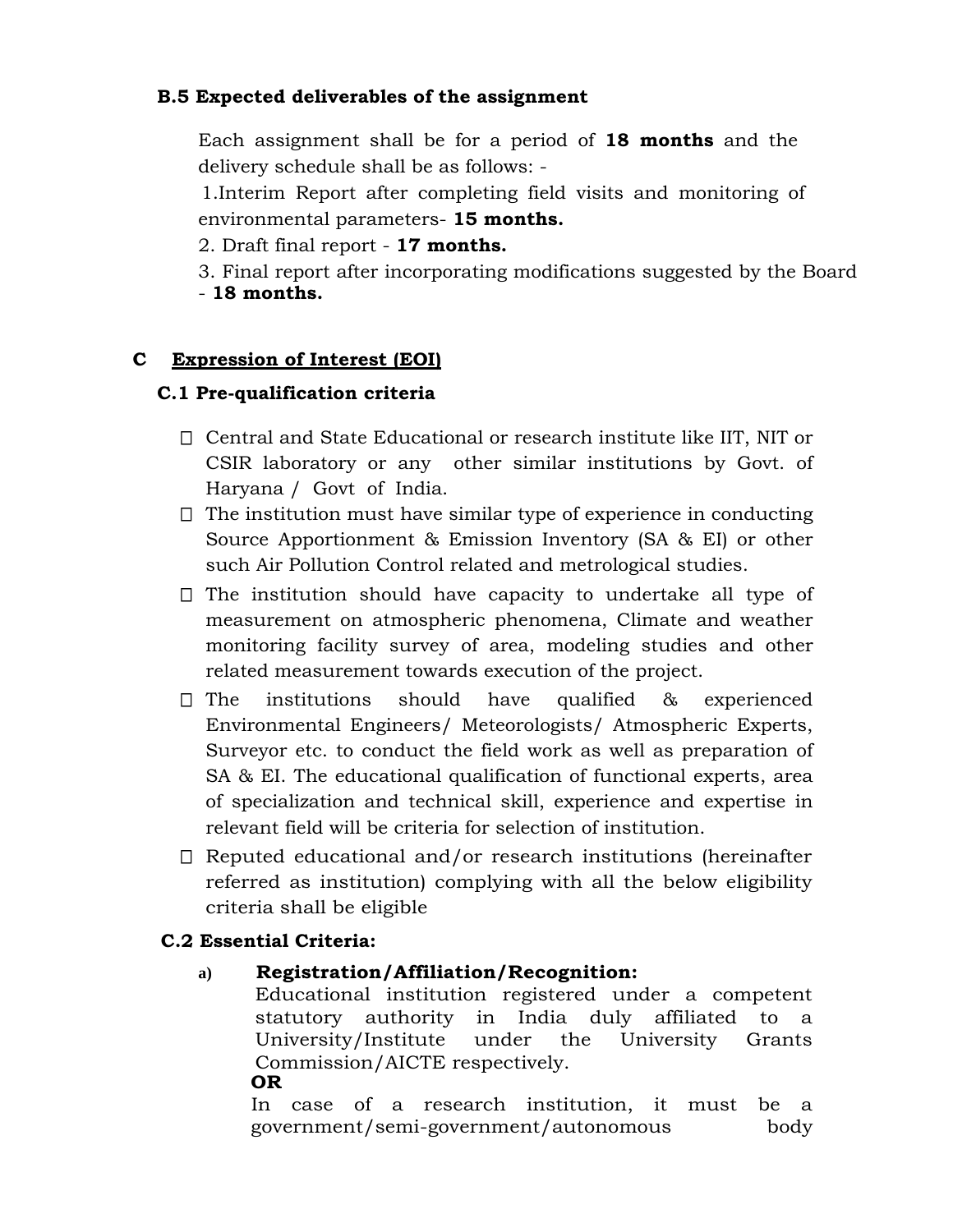registered under a statutory authority in India and engaged in research activities related to environmental management, medical sciences, health sciences or any other relevant field/specialty.

#### **NOTE:**

**The institution must be an individual entity. Consortium/joint-ventures shall not be permitted. However, proposal comprising of more than one Department/Streams of an Institution are permitted.**

## **b) Specialization(Department/Stream):**

In case of educational institution, it shall have **minimum one** of the following Departments (diploma, graduation OR post-graduation):

- i. Engineering: Environmental/Chemical
- ii. Science: Environmental Science / Bio Sciences Chemistry/Physics

#### **NOTE:**

## **In case of an Institute other than an educational institution, the criteria (b) are not applicable.**

## **c) Staff and Personnel:**

The institution must have adequate scientific and technical staff and student strength to undertake the assignment. Besides, the following criteria needs to be complied with and the same shall be furnished in the format enclosed in **Form-6** and**Form-7**.

| No. | <b>Particulars</b>     | No. of<br>Personnel      | Qualification                                                                          | <b>Experience</b>      |
|-----|------------------------|--------------------------|----------------------------------------------------------------------------------------|------------------------|
| 1.  | Project Head           | 01                       | Doctorate<br>in<br>of the<br>any<br>specialization<br>specified above                  | Minimum<br>10<br>years |
| 2.  | Project<br>Coordinator | 05 (minimum)<br>per city | Master's Degree in<br>the<br><sub>of</sub><br>any<br>specialization<br>specified above | Minimum<br>5<br>years  |

## **NOTE:**

The minimum experience should be in relevant field as specified in Clause **C.2.B**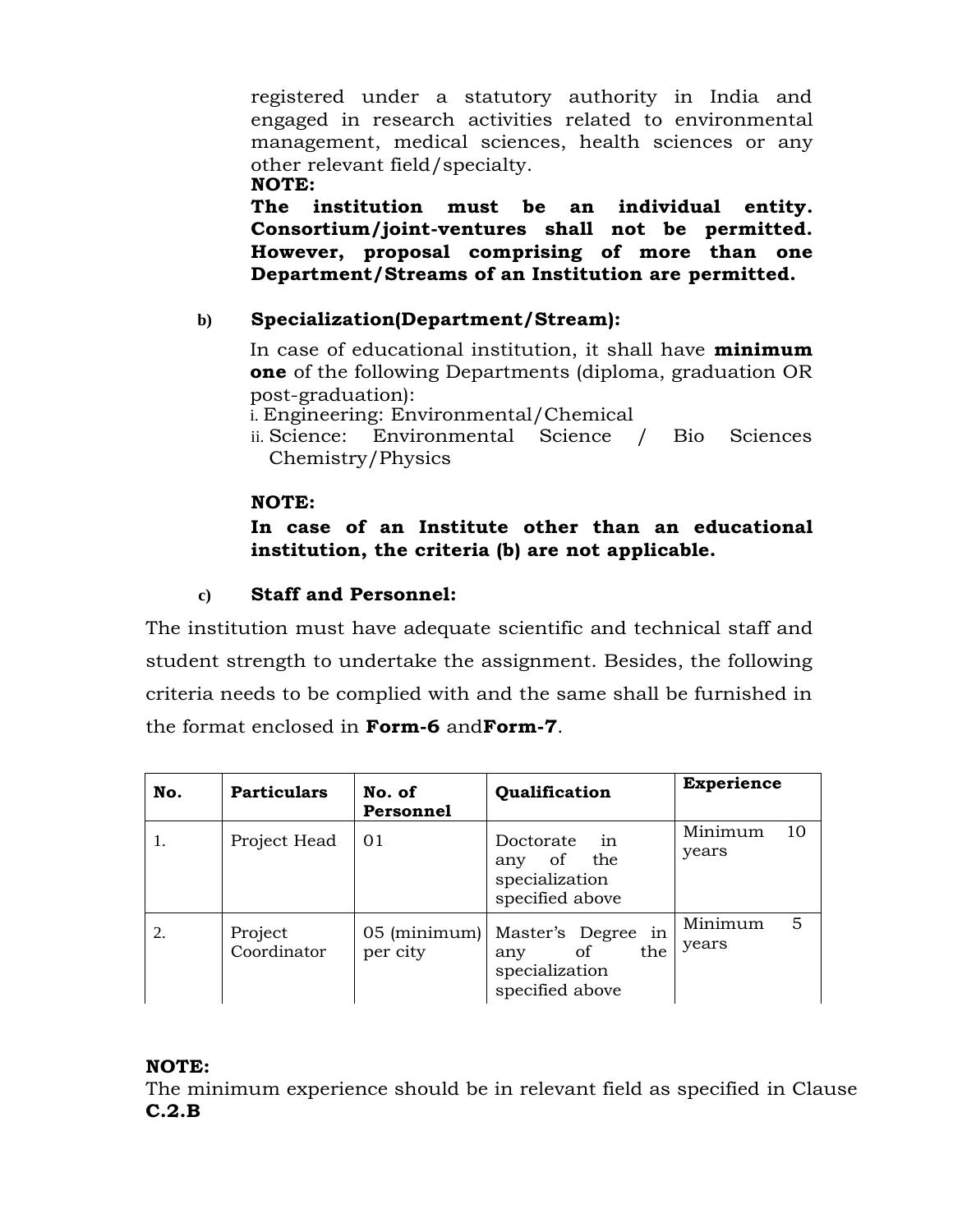## **C.3 Preferable Criteria:**

#### **a) Projects executed in relevant field:**

The institution must have executed **minimum two** projects in relevant specialization of streams specified in above. Ongoing projects shall be considered. Details of the same to be furnished in **Form-8.**

#### **NOTE:**

Individual Ph.D. or master's degree thesis of faculty/student shall not be considered for evaluation.

#### **Selection Method:**

#### **C.4 Expression of Interest (EOI)**

- 1. The Haryana State Pollution Control Board (HSPCB) invites Expression of Interest (EOI) from reputed educational &/or research institutions for the SA and EI for any one or more Towns as per the convenience and choice of the bidder.
- **2.** Haryana State Pollution Control Board (HSPCB) shall shortlist only those institutions who fulfill the "essential" prequalification criteria specified in the Expression of Interest (EOI) document**.**
- 3. Haryana Environment Protection & Pollution Control Board (HSPCB) shall shortlist the institutions, based on evaluation of the Expression of Interest (EOI)s submitted by them for further selection.

#### **C.5 Instructions to Institutions**

#### **Authorized Signatory**

- The 'Applicant' mentioned in the Expression of Interest (EOI)  $\Box$ document shall mean the one who has signed the Expression Of Interest (EOI) document forms. The applicant should be the duly Authorized Representative, for which a certificate of authority as per the format prescribed in **Form-3** duly authorized by the Head of the Organization should be submitted. All certificates and documents (including any clarifications sought and any subsequent correspondence) received hereby, shall, as far as possible, be furnished and signed by the Authorized Representative.
- Every sheet and all forms complete in all respects shall be  $\Box$ signed by the person/persons duly authorized to sign on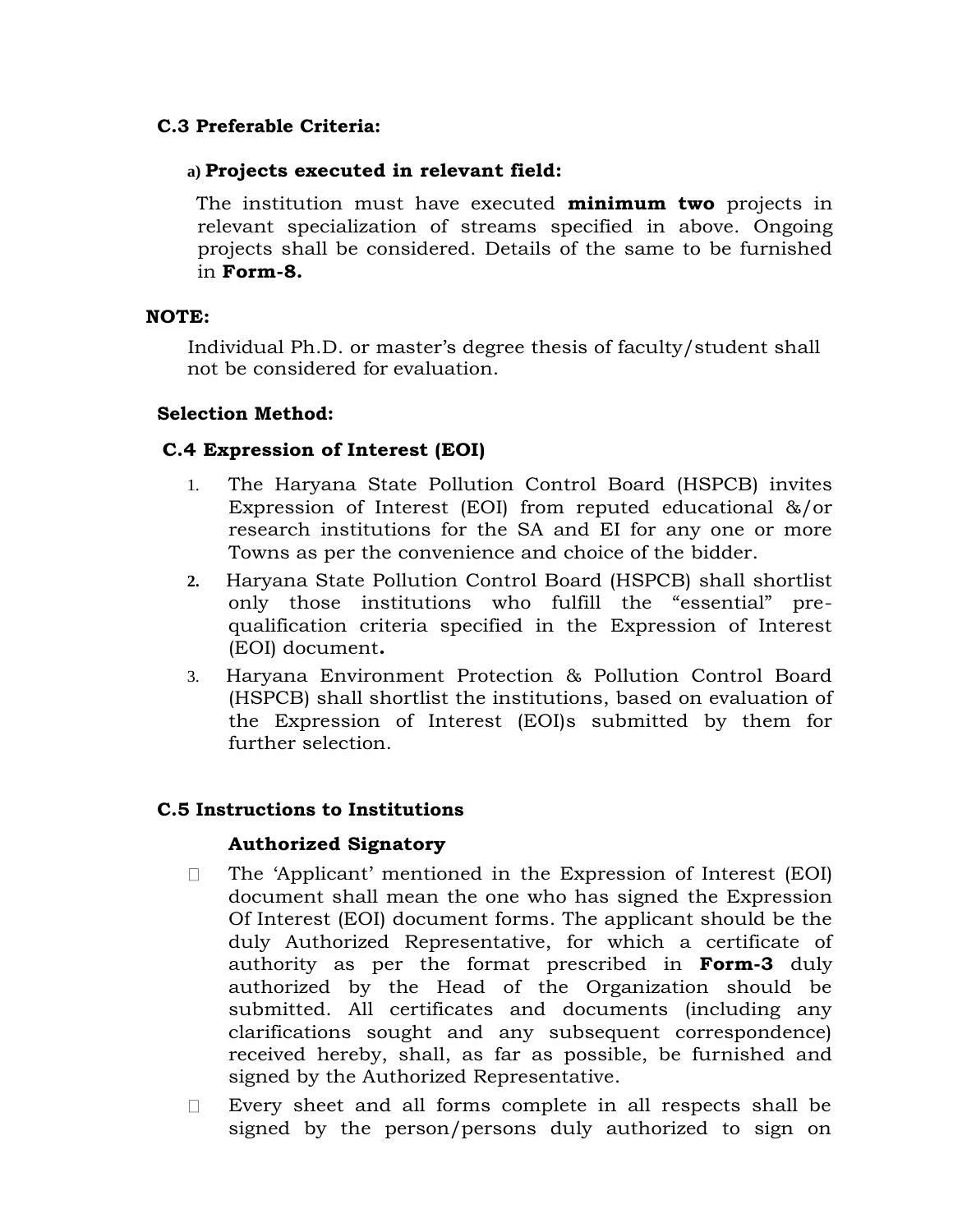behalf of the applicants with affixing the applicant's rubber stamp. Any/all corrections made in the offer shall be duly authenticated by the signature of the Authorized Signatory.

## **C.7 Documents to accompany Expression of Interest (EOI)**

The applications shall be complete with the following documents:

- Form-1: Covering Letter to the Expression of Interest (EOI)
- □ Form-2: Form of Particulars
- □ Form-3: Declaration of Authorized Signatory and Power of Attorney
- □ Form-4: Affidavit or Self declaration
- Form-5: Details of existing Departments/streams as per the prequalification criteria
- Form-6: Details of scientific and technical core staff as per prequalification criteria
- Form-7:CV
- $\Box$  Form-8: Details of projects/studies conducted by the Institution as per pre-qualification criteria
- $\Box$  Letter/certificate of registration/incorporation
- $\Box$  Letter/certificate of affiliation to a university
- □ Copy of the EXPRESSION OF INTEREST (EOI) Document along with corrigendum, if any, duly signed at all pages.
- □ Form-9: Financial Proposal

#### **NOTE:**

- $\Box$  Non-submission of any one or more of the above documents including incomplete, false or misleading information shall result in disqualification.
- $\Box$  The applicant shall not change any details in the forms and formats of this EXPRESSION OF INTEREST (EOI) and shall strictly adhere to them.

#### **C.8 Queries in EXPRESSION OF INTEREST (EOI) Document:**

In case of any queries in the EXPRESSION OF INTEREST (EOI) document, a **pre-bid meeting** has been scheduled on 24.06.2022 at 01.00**PM at Meeting Room, HSPCB.** Representatives of applicant institution may attend the meeting to resolve any query regarding the EXPRESSION OF INTEREST (EOI) document. In case the representatives of applicant institution are unable to attend the meeting, they may send their queries via e-mail latest

by 24.06.2022 till 11.00**AM on** [hspcbaircell@gmail.com](mailto:hspcbaircell@gmail.com) the title of the EXPRESSION OF INTEREST (EOI) as subject of the e-mail. The entire proceedings of the pre-bid meeting including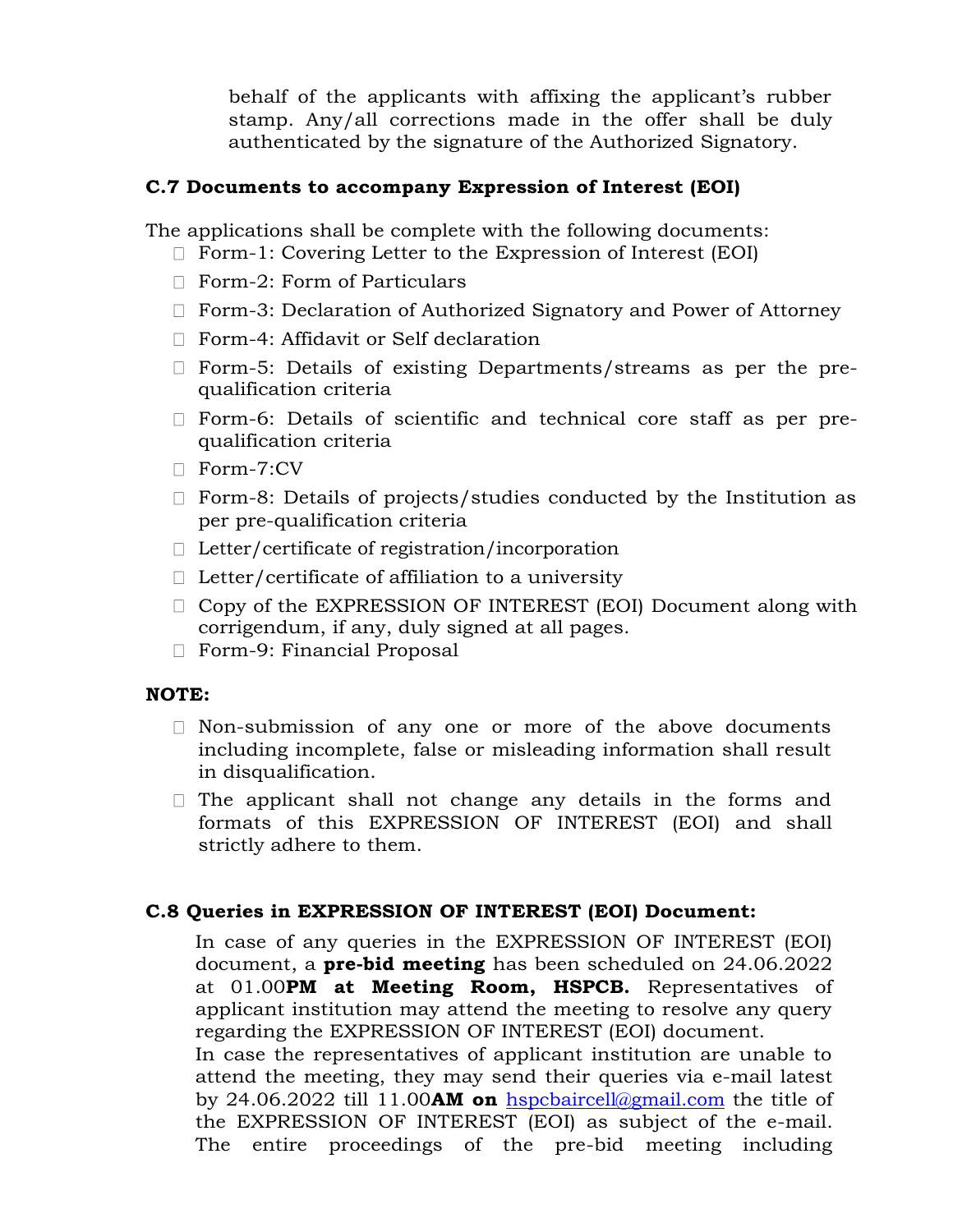clarifications, changes, modifications etc. will be minutized and uploaded on HSPCB's website https://hspcb.gov.in/ and will be sent through e-mail only to those institutions whose representatives attended the pre-bid meeting and to the institutions who sent their queries via e-mail.

#### **C.9 Submission of Expression of Interest (EOI)**

All the documents shall be arranged in the sequence as specified above and shall be submitted online on the e Expression of Interest (EOI) portal [www.etenders.hry.nic.in](http://www.etenders.hry.nic.in/)

#### **C.10 Preliminary examination for the Expression of Interest (EOI)**

- HSPCB shall examine the Expression of Interest (EOI) to determine whether they are complete, whether the documents have been signed as indicated in this document, whether all Forms as asked have been filled in properly, whether applications are generally in order and all information as indicated under various clauses have been furnished.
- $\Box$  HSPCB reserves the right to waive minor deviations in the Expression of Interest (EOI) if they do not materially affect the capability of the applicant institution to perform the assignment.

#### **C.11 Evaluation**

- $\Box$  The procedure of evaluation of the applications is indicated below:
- $\Box$  HSPCB has specified the pre-qualification Criteria in the EXPRESSION OF INTEREST (EOI) document with minimum qualifying requirement for each of the criteria i.e., registration/recognition, desired departments /streams, minimum years of experience etc.
- $\Box$  The Expression of Interest (EOI) will be evaluated by an Evaluation Committee (EC) constituted for the specific purpose. The scores will be assigned to the response of each institution based on the weightage assigned to each of the criteria in Expression of Interest (EOI). The weightage criteria will be followed as per following Table.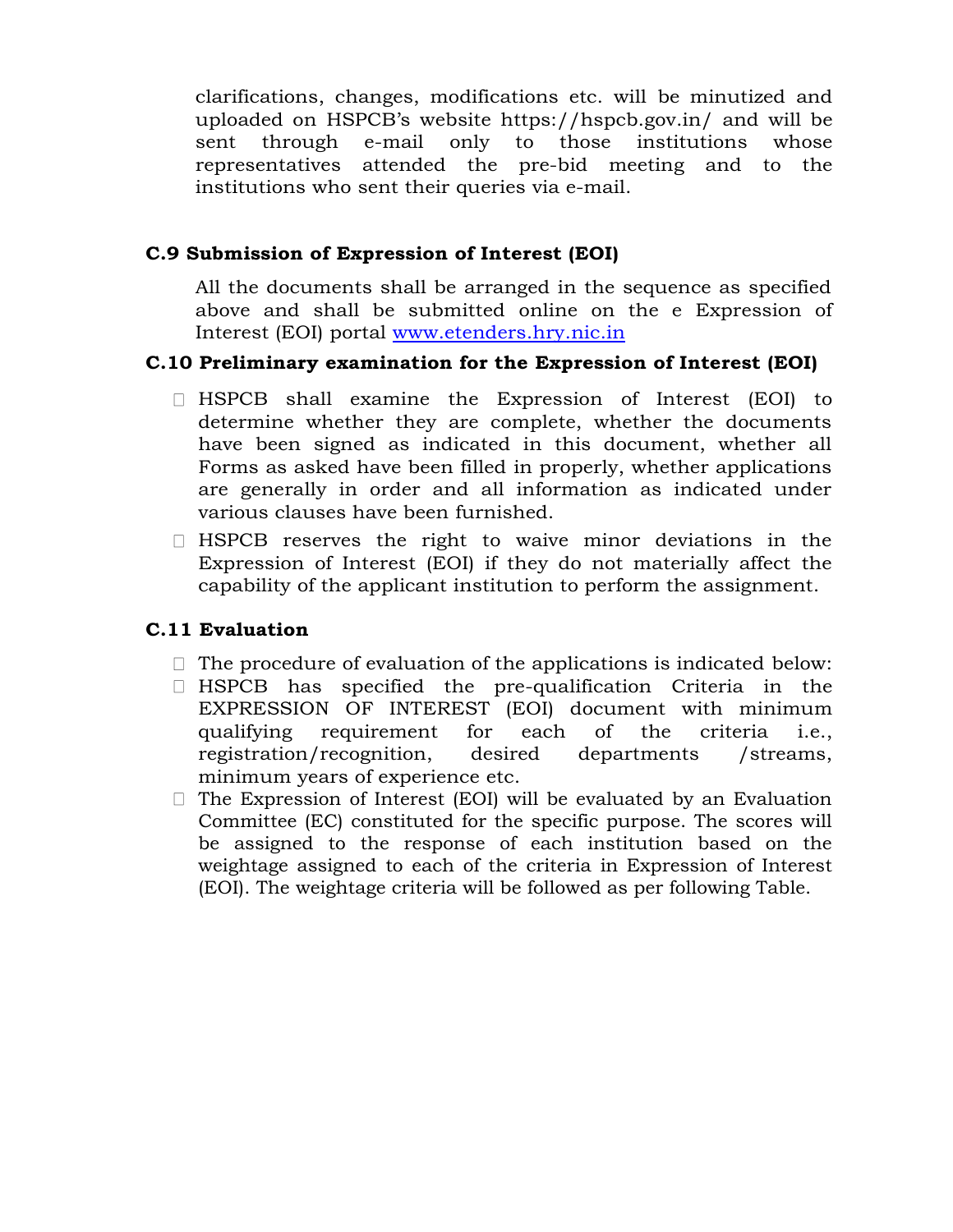## **The scoring criteria**

| The scoring                            |              | S. No Sub Criteria                                                  | <b>Marks</b>                                                                                                                             | <b>Total</b> |
|----------------------------------------|--------------|---------------------------------------------------------------------|------------------------------------------------------------------------------------------------------------------------------------------|--------------|
| criteria                               |              |                                                                     |                                                                                                                                          | Marks        |
| Past<br>Experience of<br>the Institute | 1.           | Past experience of<br>studies of similar<br>nature                  | $\overline{36}$<br>$05$ yrs<br>(Upto<br>studies $=12$<br>$(06 \text{ to } 10 \text{yrs})$<br>studies=24)<br>(More than 10<br>studies=36) |              |
|                                        | 2.           | <b>Sector Past</b><br>experience of<br>studies in related<br>sector | 18<br>05yrs<br>(Upto<br>studies = $6$ )<br>(06 to 10yrs<br>studies= $12$ )<br>(More than 10<br>studies $=18$ )                           |              |
|                                        | 3.           | <b>Studies Carried</b><br>outside India                             | 06                                                                                                                                       |              |
|                                        |              | <b>Total</b>                                                        |                                                                                                                                          |              |
| Experience of                          | 1.           | Qualification                                                       | 07                                                                                                                                       |              |
| Key Personnel                          | 2.           | Relevant Experience                                                 | $\overline{18}$                                                                                                                          |              |
|                                        | <b>Total</b> |                                                                     |                                                                                                                                          |              |
| Facility                               | 1.           | Rating of the                                                       | 15                                                                                                                                       |              |
| available for                          |              | educational                                                         |                                                                                                                                          |              |
| conducting such                        |              | and research                                                        |                                                                                                                                          |              |
| studies                                |              | institution<br>Total                                                |                                                                                                                                          |              |
|                                        |              |                                                                     |                                                                                                                                          |              |
|                                        |              | <b>Grand Total Marks</b>                                            |                                                                                                                                          |              |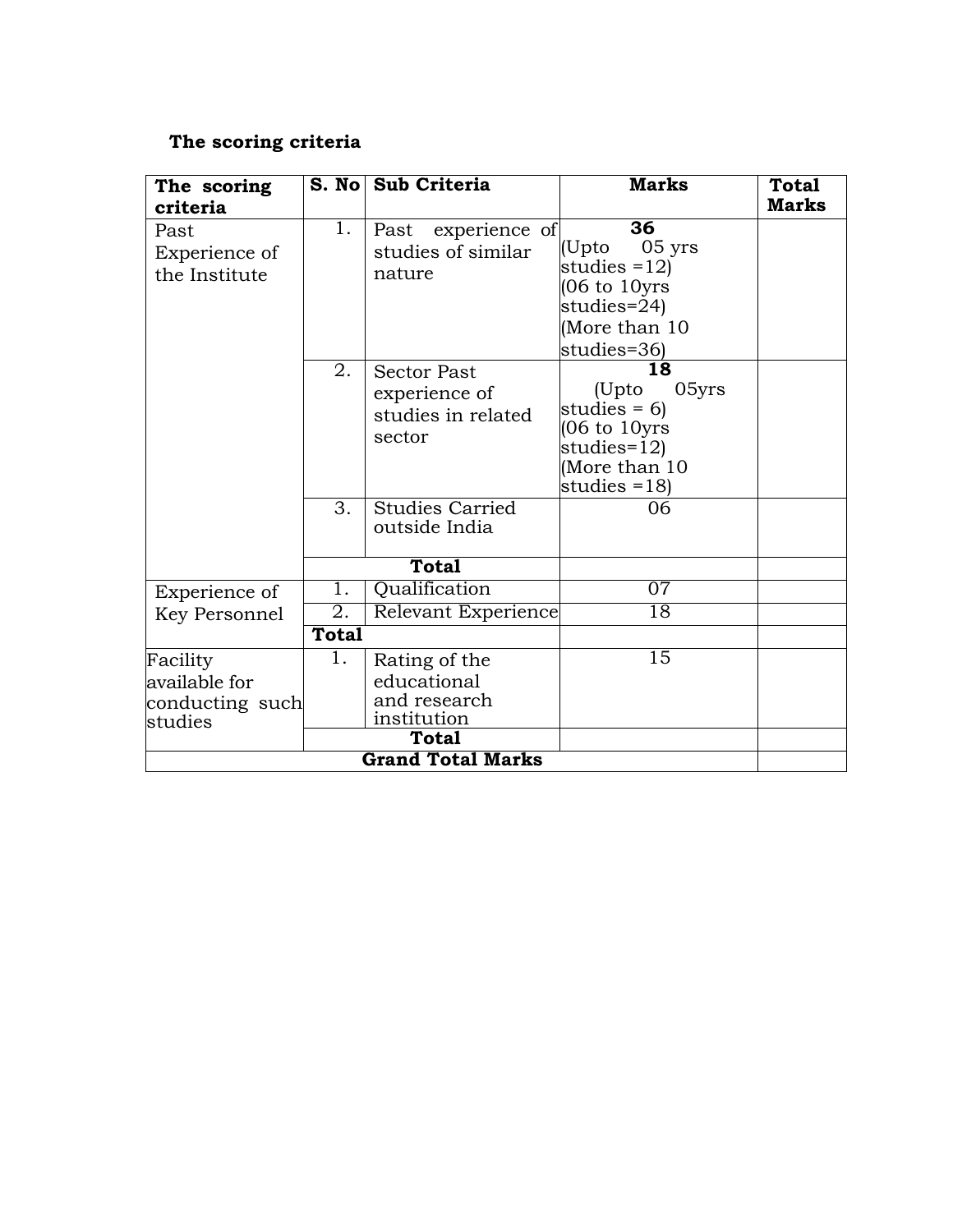- $\Box$ The assignment of marks within each criteria and final qualifying marks will be decided by the Evaluation Committee
- Financial Bid of the shortlisted educational and research  $\Box$ institutions will be opened.
- $\Box$ The HSPCB reserves the right to reject any or all Expression of Interest (EOI)s without assigning any reasons thereof.

## **C.12 Presentation**

As a part of Evaluation of Expression of Interest (EOI)s submitted by the applicants, HSPCB may seek further information or a presentation from the Institution at a short notice for evaluation purposes.

## **C.13 Rejection of Expression Of Interest (EOI)**

The Expression Of Interest (EOI) is liable to be rejected if:

- $\Box$  The application is not received as per the conditions specified
- $\Box$  Not in prescribed forms and not containing all required details.
- Deliberately gives incorrect or misleading information in their Expression Of Interest (EOI) or wrongfully creates circumstances for the acceptance of the Expression Of Interest (EOI). Member Secretary, HSPCB reserves the right to reject such a bid at any stage.
- $\Box$  Any breach of any condition mentioned in this document.

## **C.14 Disclaimer**

- $\Box$  HSPCB reserves all the right to annul/reject the Expression Of Interest (EOI) at any stage of the procedure
- $\Box$  HSPCB may reject any /all applications without assigning any reasons thereof.
- $\Box$  HSPCB may relax or waive any of the conditions stipulated in this document as deemed necessary in the best interest of the Institute without assigning any reasons thereof.
- $\Box$  HSPCB may include any other item in the Scope of work at any time after consultation with applicants or otherwise.

## **C.15 Project Timeline**

Interim Report after completing field visits and monitoring of environmental parameters- **15months** Draft final report - **17 months** Final report after incorporating modifications suggested by the Board -

#### **18 months**

The above timeline shall be strictly adhered to in all cases and thus the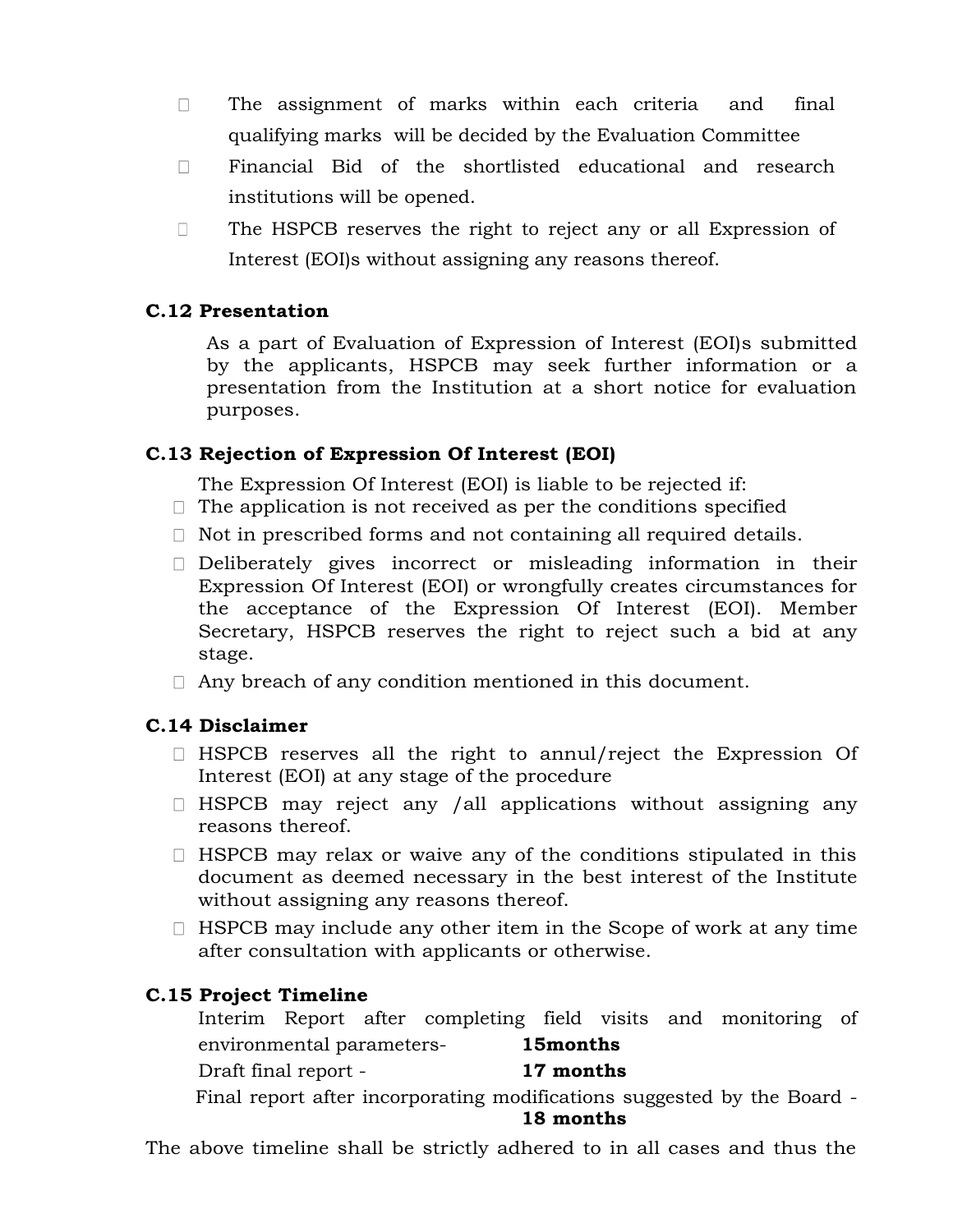resources may be deployed accordingly.

## **C.16 Amendments in Expression Of Interest (EOI)**

- At any time prior to the deadline for submission of Expression Of Interest (EOI), HSPCB may, for any reason, whether at its own initiative or in response to clarifications requested by an Applicant, modify the Expression Of Interest (EOI) document by the issuance of Addendum/ Amendment and posting it on the Official Website.
- The amendments will be posted on the e Expression of Interest (EOI) Website along with the revised Expression Of Interest (EOI) containing the amendments and will be binding on all Applicants.
- In order to afford the Applicants a reasonable time for taking an amendment into account, or for any other reason, the HSPCB may, in its sole discretion, extend the last date of submission.

## **C.17 Data Security and Data Validation:**

- The Haryana State Pollution Control Board (HSPCB) shall have absolute and sole right on the data and output thus generated/collected in the process of the entire Project. The institution shall be responsible for security and safe custody of data and documents. In no way the information/ data/ documents shall be used/ copied/ duplicated/ published/ supplied whole or in part during and after completion of the Project without prior written permission from the Chairman, HSPCB.
- In case of submission of false/incorrect data, delay or noncompletion of work in prescribed time or any other case of noncompliance or discrepancy, the Chairman, HSPCB reserves the right to charge appropriate penalty or take any action which Member Secretary, HSPCB deems fit and suitable including permanent debarment from carrying out such works in future or blacklisting the institution. In such a case, the institution shall make no financial claim and shall remain bound to deliver satisfactory work in stipulated time duration.

## **C.18 Confidentiality:**

The data will be the ownership of HSPCB, hence, any information pertaining to this Project shall be deemed to be confidential and the institution shall be fully responsible, for the same being kept confidential and help in trust, as also for all consequences of its concerned personnel failing to observe the same.

#### **C.19 Force Majeure:**

In case of delay in timely execution of the assignment caused by factors beyond the control of the institution, such as war, riot, earthquake, flood, fire or other natural disasters, restrictions imposed by the Government or other statutory bodies, the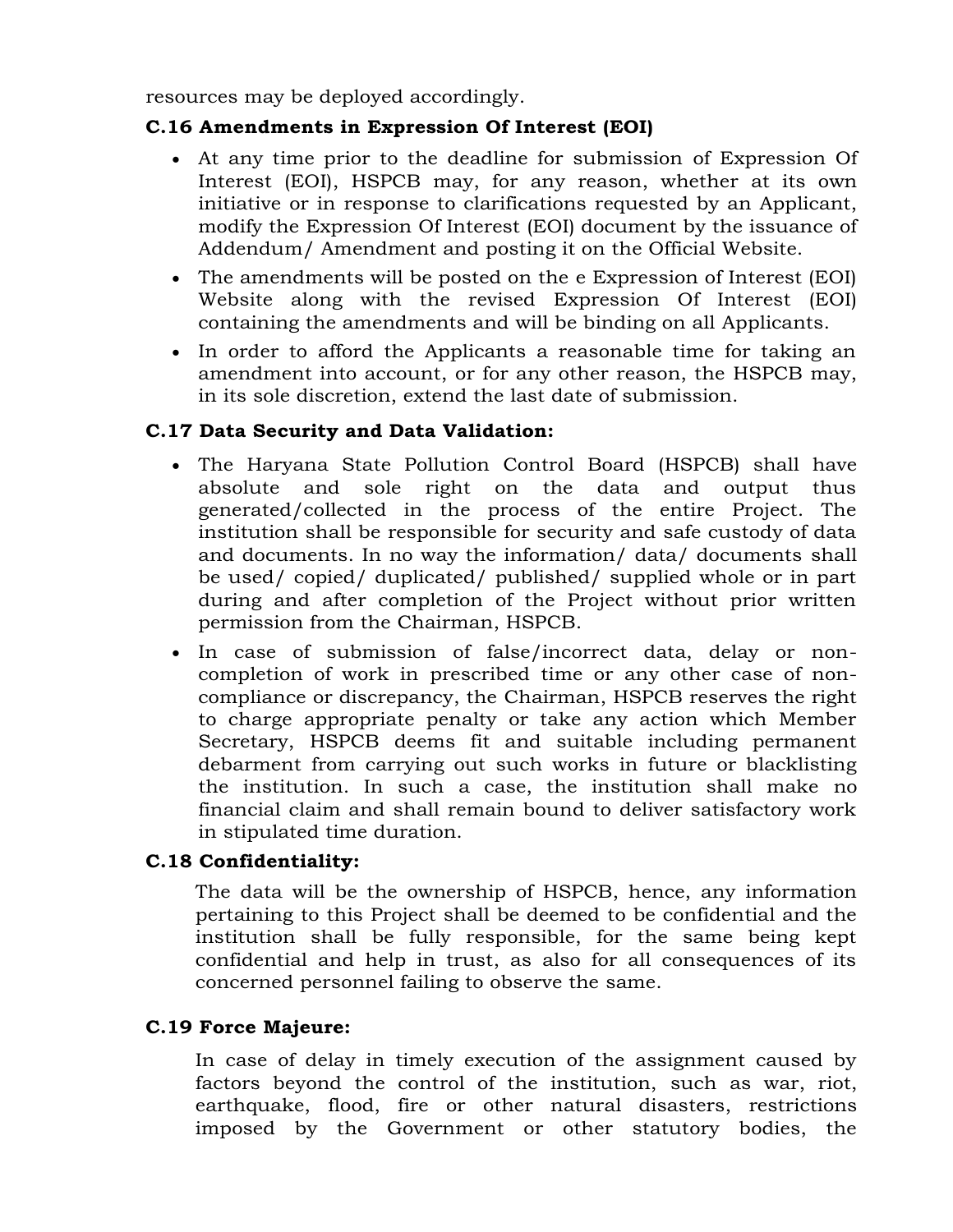institution shall advise the Member Secretary, HSPCB in writing at the beginning and the end of the above causes of delay, within seven days of occurrence and cessation of the force majeure conditions.

#### **C.20 Agreement of Performance:**

The Institution to which the work would be allotted shall execute an "Agreement of Performance" with HSPCB as per a prescribed format on a stamp paper of value not less than Rs. 100/-

## **C.21 Termination of Assignment:**

In the event the institution fails to carry out the assignment in terms of this document or the work order within the stipulated period or any extension thereof, as may be allowed by the Chairman, HSPCB without any valid reasons acceptable to the Chairman, HSPCB, the Chairman, HSPCB may terminate the assignment after giving seven days' notice. The Chairman, HSPCB may give the institution a chance to put for the reasons for delay/non- performance before deciding on the matter.

## **C.22 Completion of Assignment:**

The assignment would be considered complete and completion certificate would be issued to the institution upon:

- a. Receipt of Final Report, complete in all aspects other satisfaction of Chairman, HSPCB.
- b. Payment of all dues against the services offered subject to fulfillment of the terms and conditions of this order.
- c. Settlement of all issues between both the parties to the satisfaction of Chairman, HSPCB.

#### **C.23 Scope not Exhaustive**

The Scope of work specified in this **Expression of Interest (EOI)** are not exhaustive and the institution shall undertake such other tasks as may be necessary to execute the satisfactory completion of the assignment as per the requirements of HSPCB.

## **C.24 General Terms and Conditions:**

- For all matters pertaining to this Project, the decision of Chairman, HSPCB shall be final and binding on both the parties.
- For all legal matters, Panchkula shall be the jurisdiction.
- The Institution should not anywhere in the Expression of Interest (EOI) quote or mention the rates/charges. This would lead to disqualification.
- The Chairman, HSPCB reserves the right to cancel this Expression of Interest (EOI) any time during the period of assignment and is not liable to furnish any reasons or give any notice/intimation in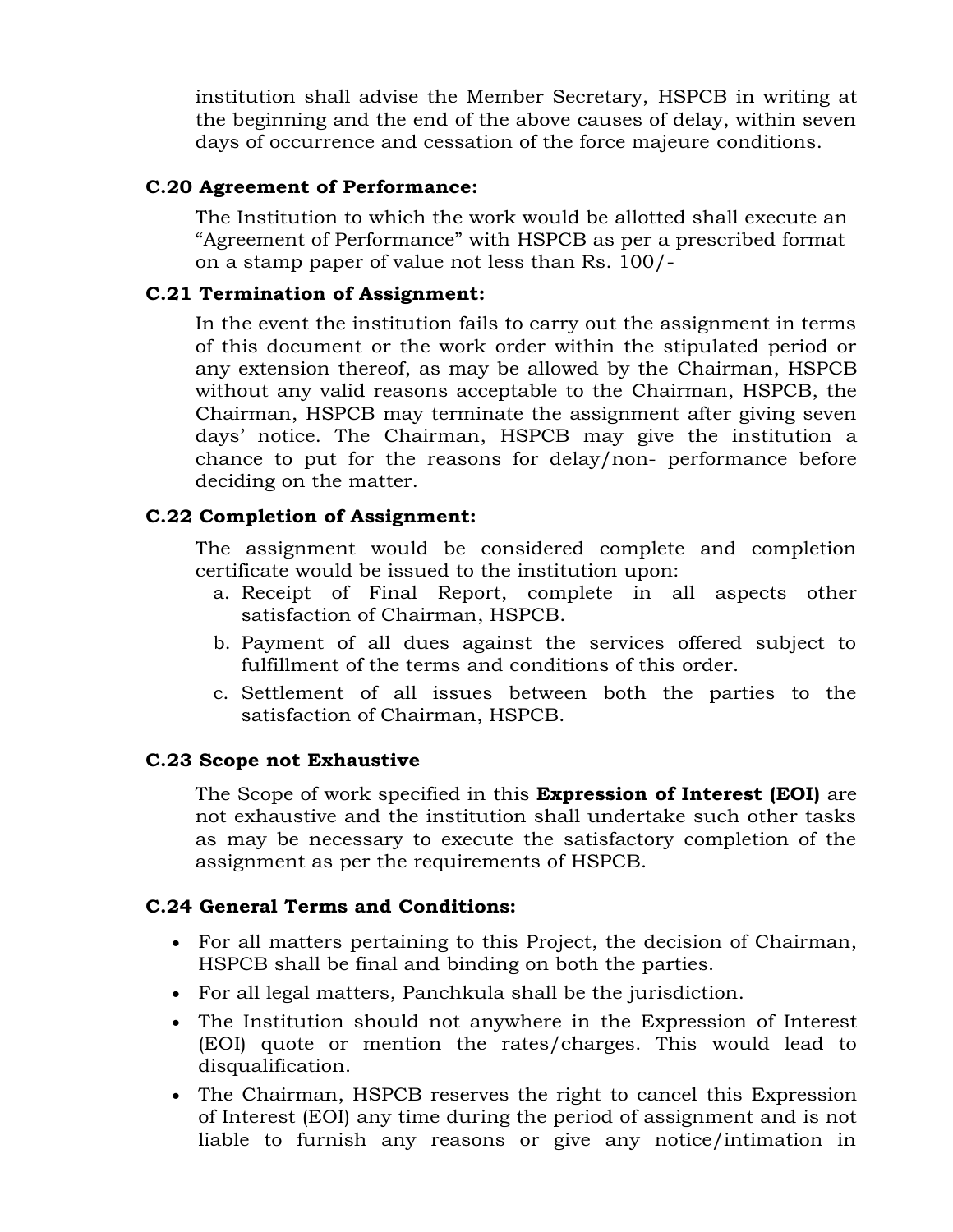advance.

• HSPCB reserves the right modify the scope or any other condition in EOI before allotment of the work.

## **C.25 Financial Proposal**

## **The Expression of Interest (EOI) shall be accompanied with the Financial proposal as per form—9.**

Sub-contracting of any kind of work, by any means shall not be permitted in any case.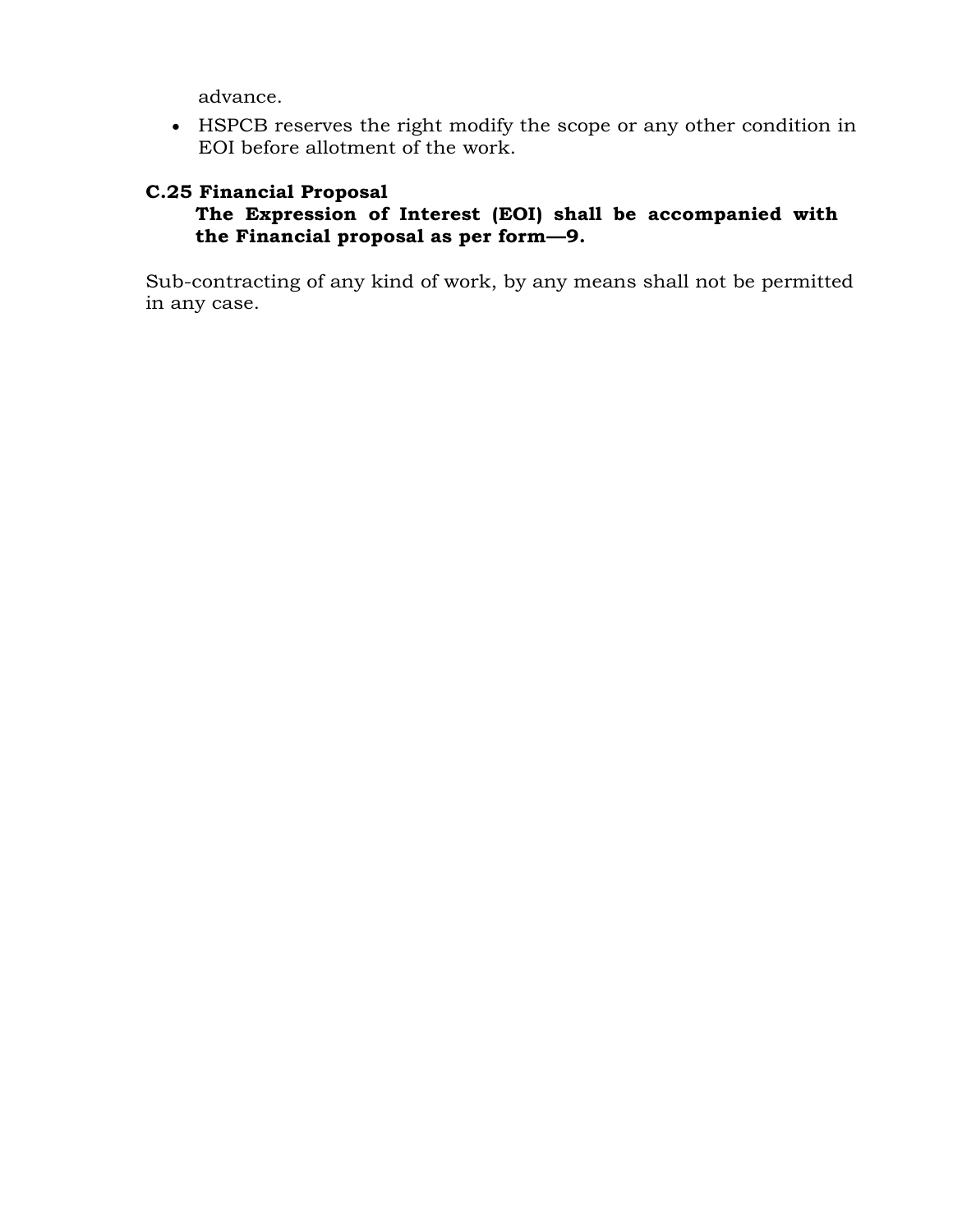#### **Form-1: Covering Letter to the Expression of Interest (EOI) (To be printed on the institution's letter head)**

Ref. No Date:

To,

The Chairman, Haryana State Pollution Control Board (HSPCB) C-11, sector 6, Panchkula Haryana.

## **Subject: SUBMISSION OF EXPRESSION OF INTEREST (EOI) FOR SOURCE APPORTIONMENT AND EMISSION INVENTORY STUDY ON THE LEVELS AND SOURCES OF POLLUTION IN FARIDABAD, GURUGRAM, SONIPAT AND PANIPAT CITIES OF HARYANA**

## **Sir,**

Having examined the completeness of Expression of Interest (EOI) document, studied all the clauses of the same I/we, the undersigned expresses its interest to undertake the said assignment for carrying out of the above subjected works in conformity with the work order being awarded up to the stage of completion of works.

(Name of the institution) hereby submits the "Expression of Interest (EOI)" for consideration of our institution for undertaking the work subjected above. The submission, duly signed and stamped at all pages, comprises, separately of:

- 1. Form-2: Form of Particulars
- 2. Form-3: Declaration of Authorized Signatory and Power of Attorney
- 3. Form-4: Affidavit or Self declaration
- 4. Form-5:Details of existing Departments/streams as per the prequalification criteria
- 5. Form-6:Details of scientific and technical core staff as per prequalification criteria
- 6. Form-7: Format of CV of staff proposed
- 7. Form-8:Details of projects/studies conducted by the Institution as per pre-qualification criteria
- 8. Letter/certificate of registration/incorporation
- 9. Letter/certificate of affiliation to a University
- 10. Copy of the Expression of Interest (EOI) Document along with corrigendum, if any, duly signed at all pages.

We have not made any tampering or changes in the Expression of Interest (EOI) documents and if any tampering or changes are detected at any stage, we understand the Expression of Interest (EOI) will invite summary rejection / the contract will be liable to be terminated, even if work order has been issued.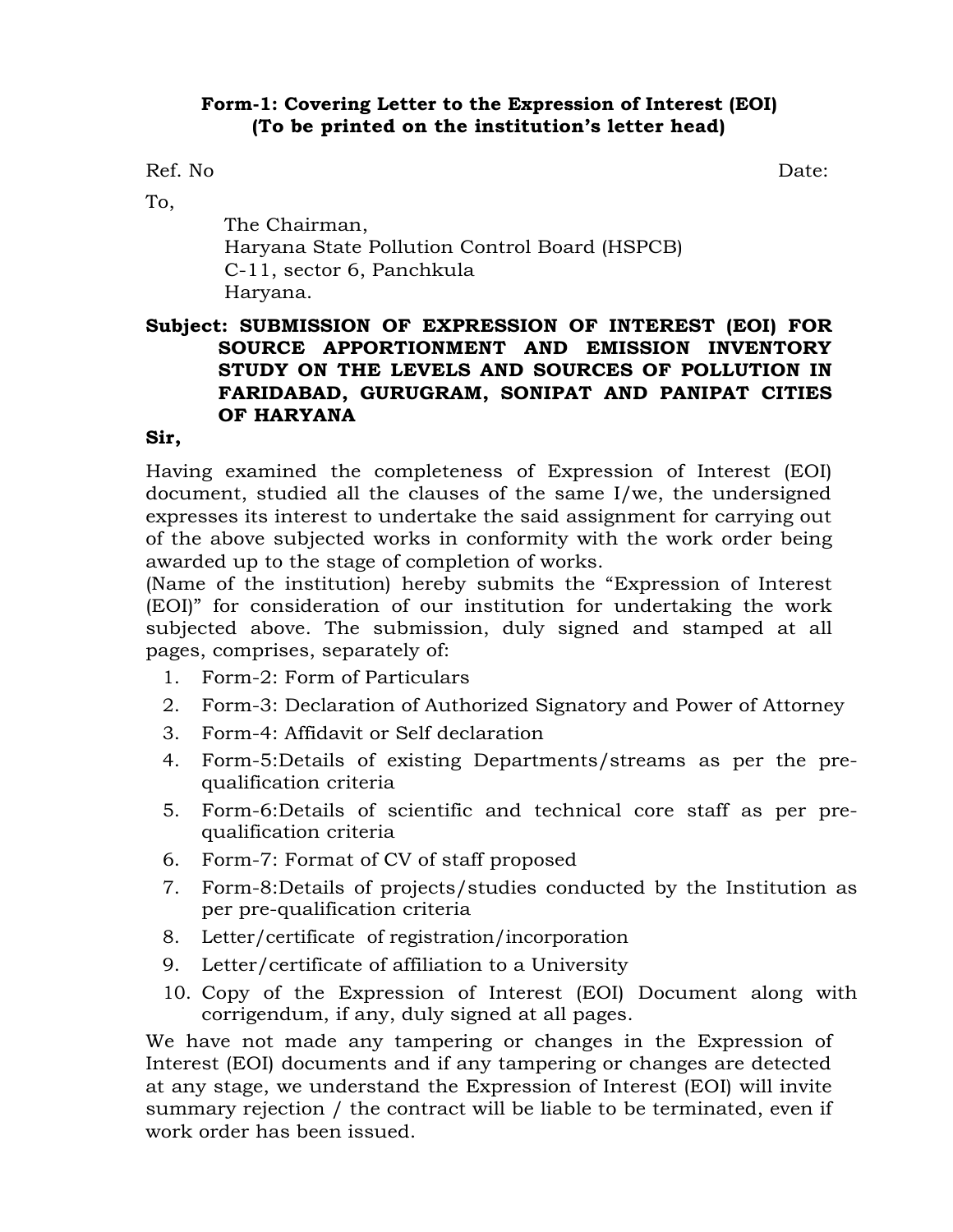I/We understand that, the Haryana State Pollution Control Board (HSPCB) is not bound to accept any Expression of Interest (EOI) that the Institute may receive.

I/We hereby declare that my/our Expression Of Interest (EOI) is made in good faith and the information contained is true and correct to the best of my/our knowledge and belief.

Thanking You.

Yours faithfully,

Signature of Authorized

Signatory Name:

Designation:

Seal of Institution: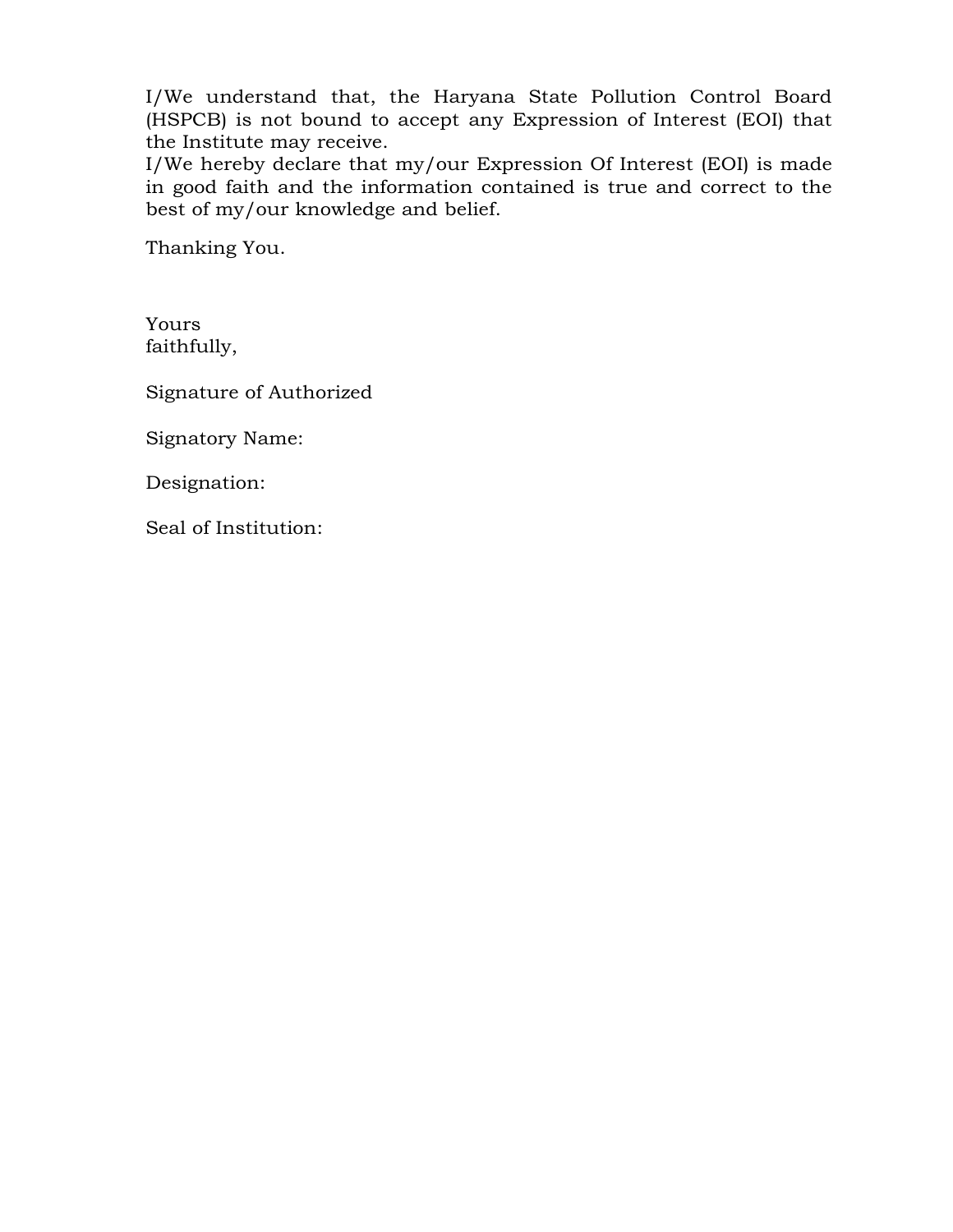## **Form-2: Form of Particulars**

Fill in the information as required in the form below (all fields are mandatory)

| of<br>the<br><b>Name</b><br>Educational/Researh<br>Institution                               |  |
|----------------------------------------------------------------------------------------------|--|
| Registration/<br>of<br>Date<br>Incorporation/Establishment<br>of the Institution             |  |
| Address of Communication                                                                     |  |
| <sub>of</sub><br>Letter/certificate<br>Registration/Incorporation /<br>(attach separately)   |  |
| Letter/certificate of affiliation<br>university<br><i>(attach)</i><br>a<br>to<br>separately) |  |
| Phone:                                                                                       |  |
| $E$ -mail:                                                                                   |  |
| of<br>Department(s)<br>Name<br>handling the project                                          |  |
| Mobile No.                                                                                   |  |

I hereby declare that the above information is true to the best of my knowledge, and I am authorized by the institution to fill up and submit on its behalf.

Authorized Signatory

Institution seal

Name and Designation: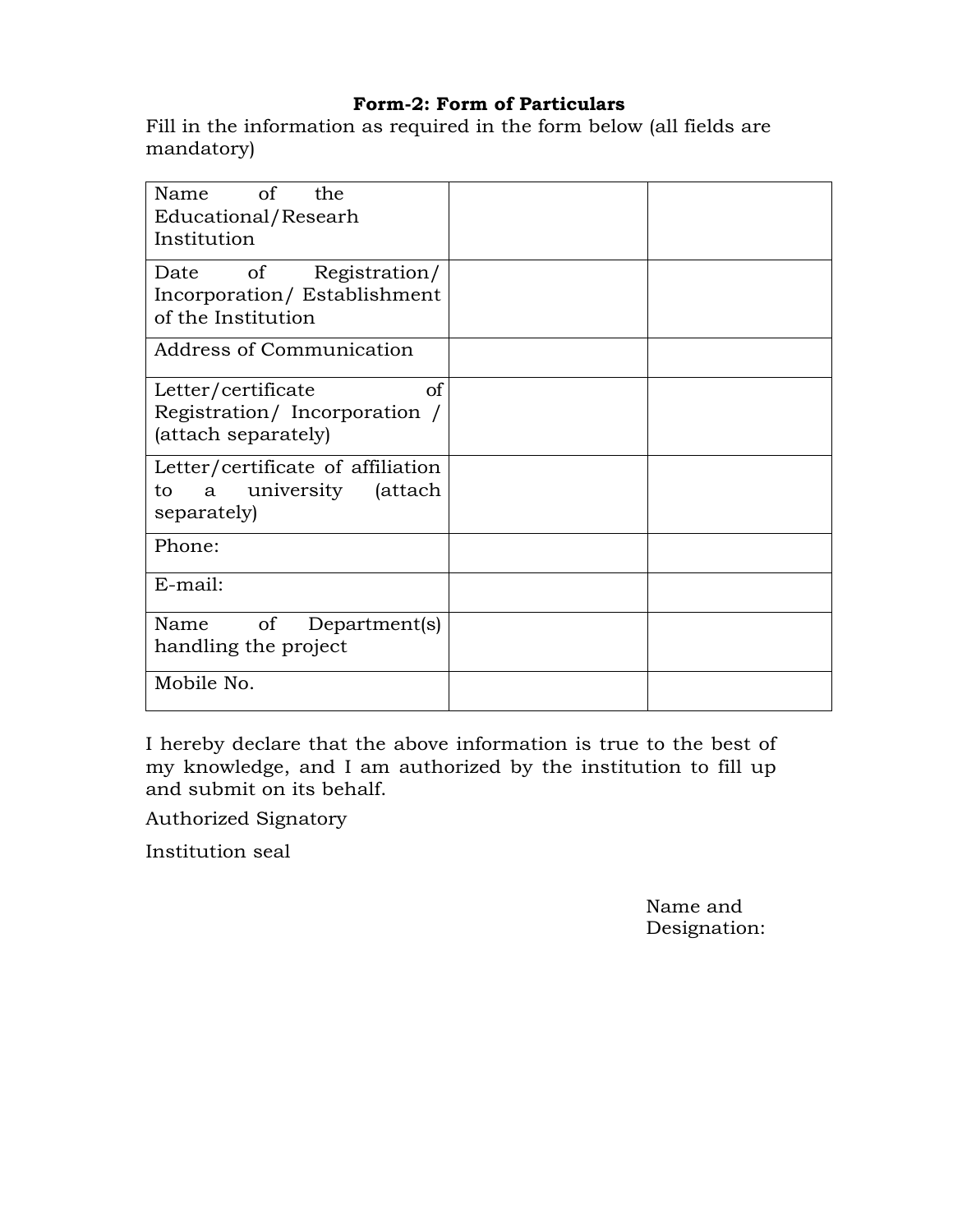# **Form-3: Declaration of Authorized Signatory and Power of Attorney**

#### **(To be printed on the institution's letter head)**

Ref.No. Date:

To

The Chairman, Haryana State Pollution Control Board (HSPCB) C-11, Sector 6, Panchkula Haryana.

## **Subject: Declaration of Authorized Signatory for the Submission of Expression of Interest (EOI) for Source Apportionment And Emission Inventory Study On The Levels And Sources Of Pollution In Faridabad, Gurugram, Sonipat And Panipat cities of Haryana**

Know all men by these presents, We, **(name of the institution)** do hereby constitute, nominate, appoint and authorize and presently residing at who is presently employed with/ retained by us and holding the position of \_\_\_\_\_\_\_\_\_ as our true and lawful attorney (herein after referred to as the" Authorized Signatory")to do in our name and on our behalf, all such acts, deeds and things as are necessary or required in connection with or incidental to submission of our Expression of Interest (EOI) for **"Source Apportionment And Emission Inventory Study On The Levels And Sources Of Pollution"** for Haryana State Pollution Control Board including but not limited to signing and submission of all applications, proposals and other documents and writings, participating in meetings and other conferences and providing information/responses to the Board, representing us in all matters before the Board, signing and execution of all contracts and undertakings consequent to acceptance of our Expression Of Interest (EOI) and proposal and generally dealing with the Board in all matters in connection with or relating to or arising out of our proposal for the said EOI and/or upon award thereof to us till the entering into of the Agreement with the Board.

AND, we do hereby agree to ratify and confirm all acts, deeds and things lawfully done or caused to be done by our said Authorized Signatory pursuant to and in exercise of the powers conferred by this Power of Attorney and that all acts, deeds and things done by our said Authorized Signatory in exercise of the powers hereby conferred shall and shall always be deemed to have been done by us.

IN WITNESS WHEREOF WE, **(name of the institution)** THE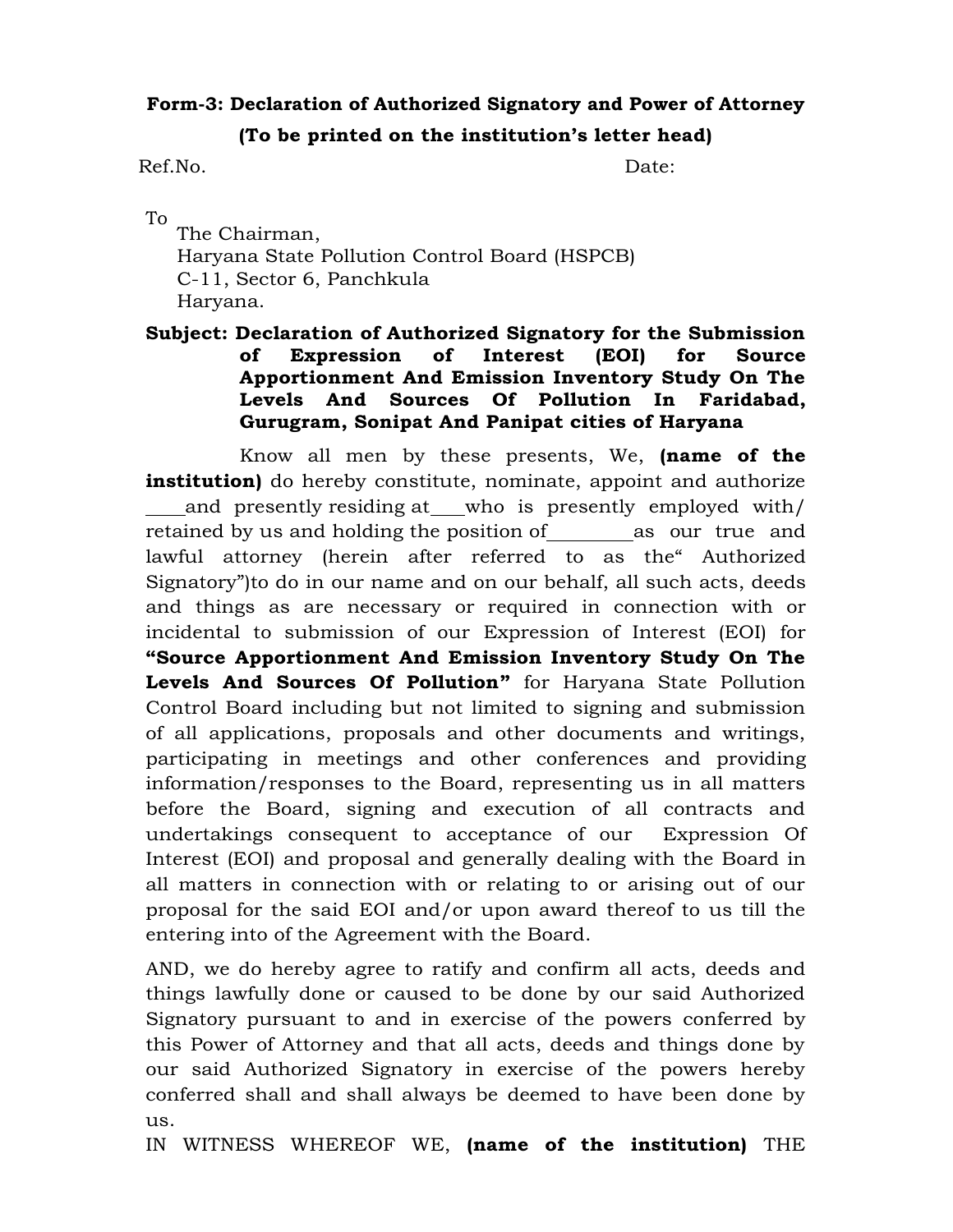## ABOVE NAMEDPRINCIPAL HAVE EXECUTED THIS POWER OF ATTORNEY ON THIS DAY OF \_\_\_\_\_\_\_\_ month), 2022 For **(name of the institution)**.

Signature and seal of Head of the Organization Witnesses: 1)

2)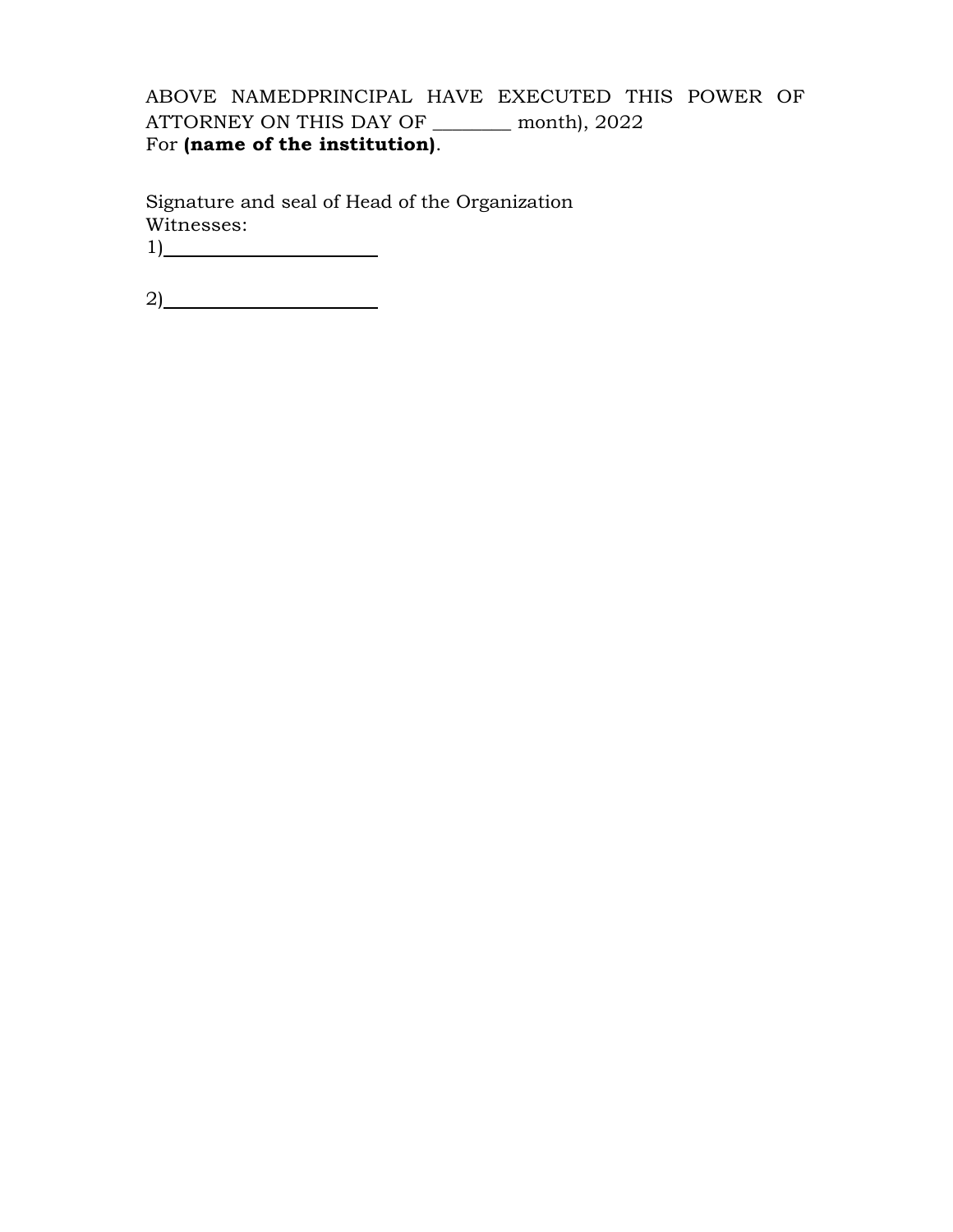## **Ref : Call for Expressions of Interest for "Source Apportionment And Emission Inventory Study On The Levels And Sources Of Pollution In Faridabad, Gurugram, Sonipat And Panipat Haryana**

1. I/We declare that our institution has not been banned/delisted/debarred/ blacklisted by any Authority/Agency in India.

2. I/We also agree to abide by the highest ethical standards in the profession and, in particular, have no potential conflict of interest.

3. I/We will inform the Authority immediately if there is any change in the above circumstances at any stage during the Expression of Interest (EOI)/RFP procedure or during the implementation of the project;

4. I/We fully recognize and accept that any inaccurate or incomplete information deliberately provided in this Expression of Interest (EOI) may result in my/our exclusion from this or other assignments/projects funded by the Authority.

5. In response to your call for Expression of Interest (EOI), I/ We hereby declare that I/We, am/are not in any of the situations that de bars me/us from participation in the Expression Of Interest (EOI).

**Signature of Authorized** 

**Signatory Institution seal**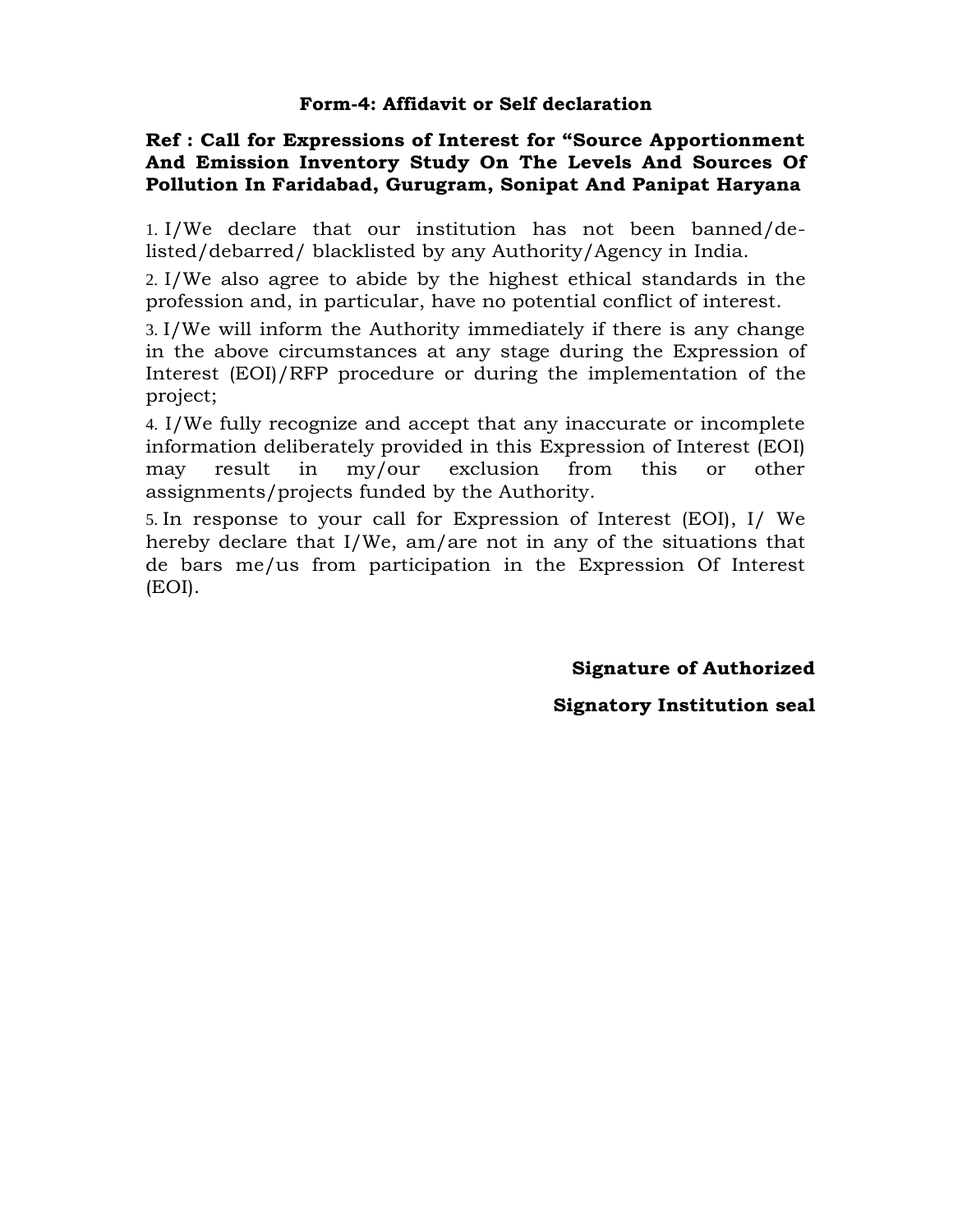#### **Form-5: Details of existing Departments/streams as per the prequalification criteria**

Specify the details of the Departments in the institution only as per the eligibility criteria of the Expression of Interest (EOI).

| Sr.<br>No. | Name of<br>Department | Course<br>offered | Total no.<br>of<br>faculties | Total no.<br>of<br>students | Whether aspect<br>of source<br>apportionment<br>study and E.I.<br>study is<br>included in the<br>curriculum?<br>(Yes / No)<br>attached copy<br>of curriculum $\mu$<br><b>Syllabus</b> (with<br>Institution seal) |
|------------|-----------------------|-------------------|------------------------------|-----------------------------|------------------------------------------------------------------------------------------------------------------------------------------------------------------------------------------------------------------|
|            |                       |                   |                              |                             |                                                                                                                                                                                                                  |
|            |                       |                   |                              |                             |                                                                                                                                                                                                                  |

**Signature of Authorized Signatory Institution seal**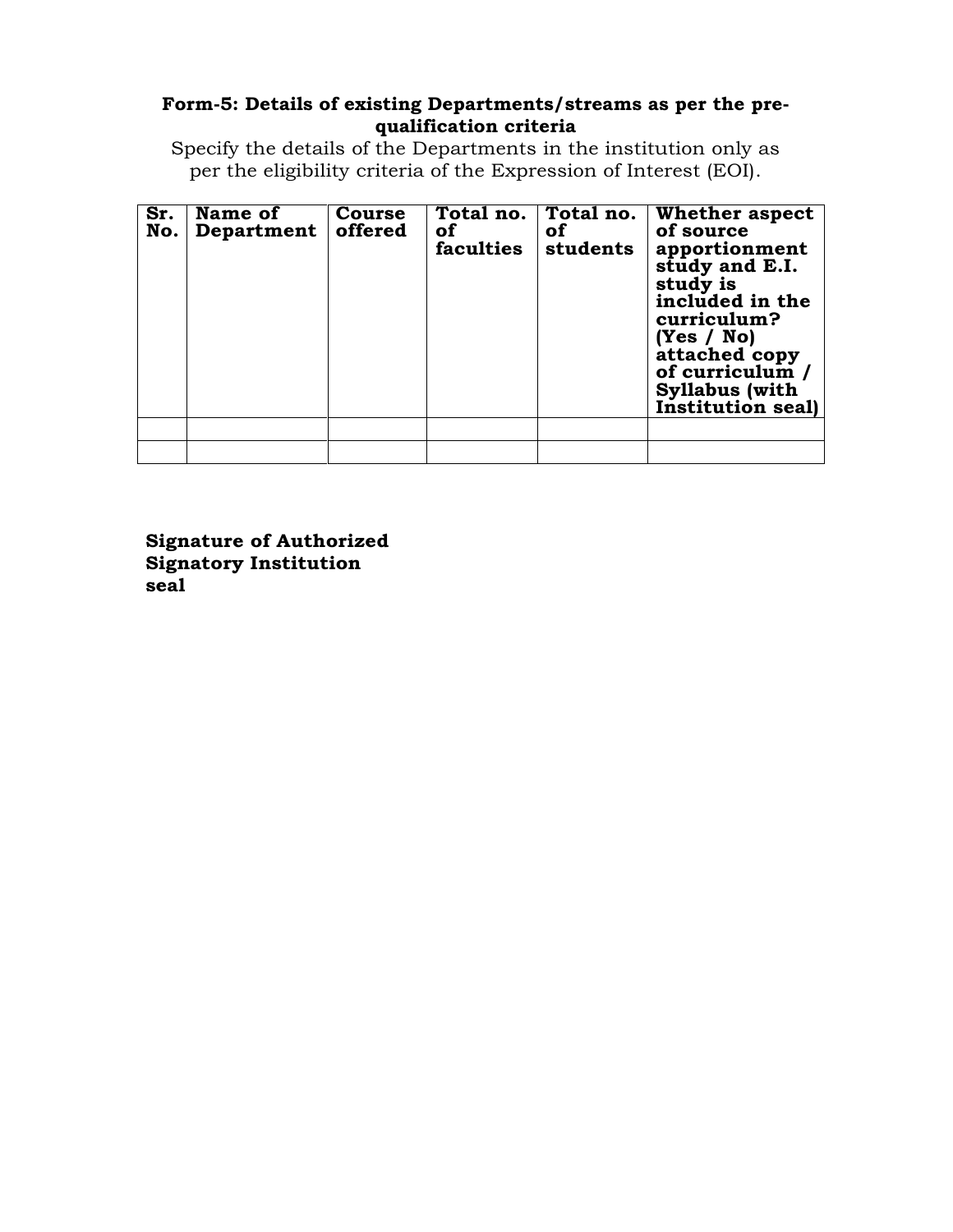## **Form-6: Details of scientific and technical core staff as per prequalification criteria**

Specify the details of the existing scientific and technical core staff

## **i. Project Head (One)**

| S.No. | <b>Name</b> | Designation | Qualification | <b>Experience</b> |
|-------|-------------|-------------|---------------|-------------------|
|       |             |             |               |                   |
|       |             |             |               |                   |
|       |             |             |               |                   |
|       |             |             |               |                   |

## **ii. Project Coordinators (Minimum Five per city)**

| S.No. | <b>Name</b> | <b>Designation</b> | Qualification | <b>Experience</b> |
|-------|-------------|--------------------|---------------|-------------------|
|       |             |                    |               |                   |
|       |             |                    |               |                   |
|       |             |                    |               |                   |
|       |             |                    |               |                   |
|       |             |                    |               |                   |

**Signature of Authorized Signatory Institution seal**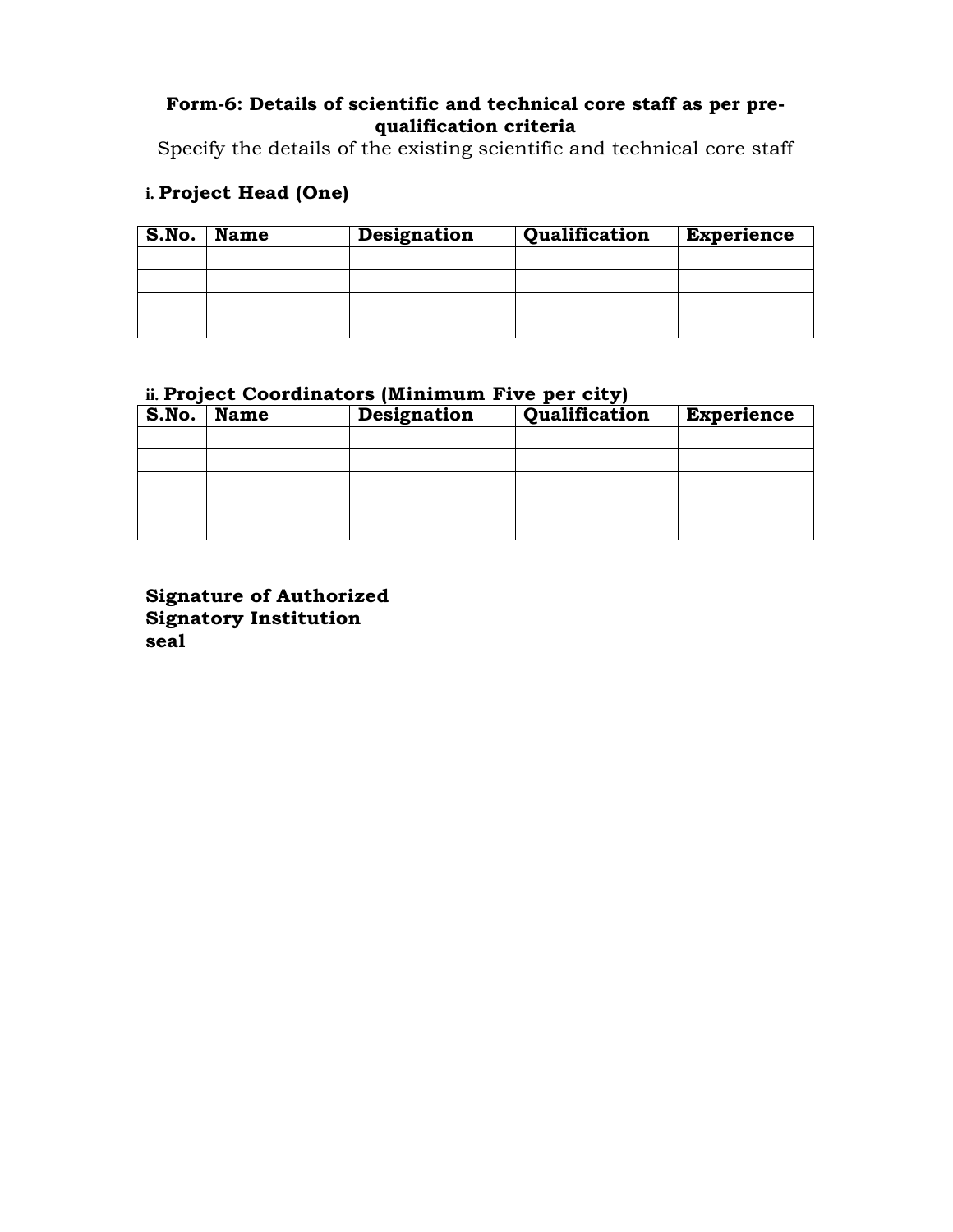## **Form-7: Format of CV (Enclose CVs of all personnel proposed in Form-6) (Total 6 copies minimum per city)**

| Proposed position for the assignment:                                                                | Project     |
|------------------------------------------------------------------------------------------------------|-------------|
| (Tick whichever applicable)                                                                          | Head/       |
|                                                                                                      | Project     |
| Name:                                                                                                | Coordinator |
| <b>Current Designation at the Institution:</b>                                                       |             |
| Department/Stream:                                                                                   |             |
| Date of Birth:                                                                                       |             |
| <b>Residential Address:</b>                                                                          |             |
| Mobile No.                                                                                           |             |
| E-mail ID:                                                                                           |             |
|                                                                                                      |             |
| <b>Educational Qualification:</b>                                                                    |             |
| (The years in which various qualifications were obtained                                             |             |
| must be stated)                                                                                      |             |
| <b>Trainings attended:</b>                                                                           |             |
| <b>Language Proficiency:</b>                                                                         |             |
| (Indicate proficiency in speaking, reading and writing of                                            |             |
| each language by excellent, good, fair or poor)                                                      |             |
| Proficiency in basic computer skills like MS-Office and                                              |             |
| other basic functions                                                                                |             |
| (Indicate proficiency by excellent, good, fair or poor)<br><b>Membership in Professional Bodies:</b> |             |
|                                                                                                      |             |
| <b>Employment Record:</b>                                                                            |             |
| (Starting with present position; specify duration of                                                 |             |
| employment, employer, designation and major duties                                                   |             |
| performed)                                                                                           |             |
| <b>Publications:</b>                                                                                 |             |
| <b>Description of Duties:</b>                                                                        |             |
| (Describe the works undertaken in past that best illustrate                                          |             |
| or relates your capability to handle this assignment. In                                             |             |
| this column, list project name, location, year, position                                             |             |
| held and exact duties rendered, and time spent on each                                               |             |
| project)                                                                                             |             |

I, the undersigned, certify that to the best of my knowledge and belief, this CV correctly describes my qualifications, my experience, and myself. I understand that any willful misstatement described herein may lead to my disqualification or dismissal, if engaged.

Signature Date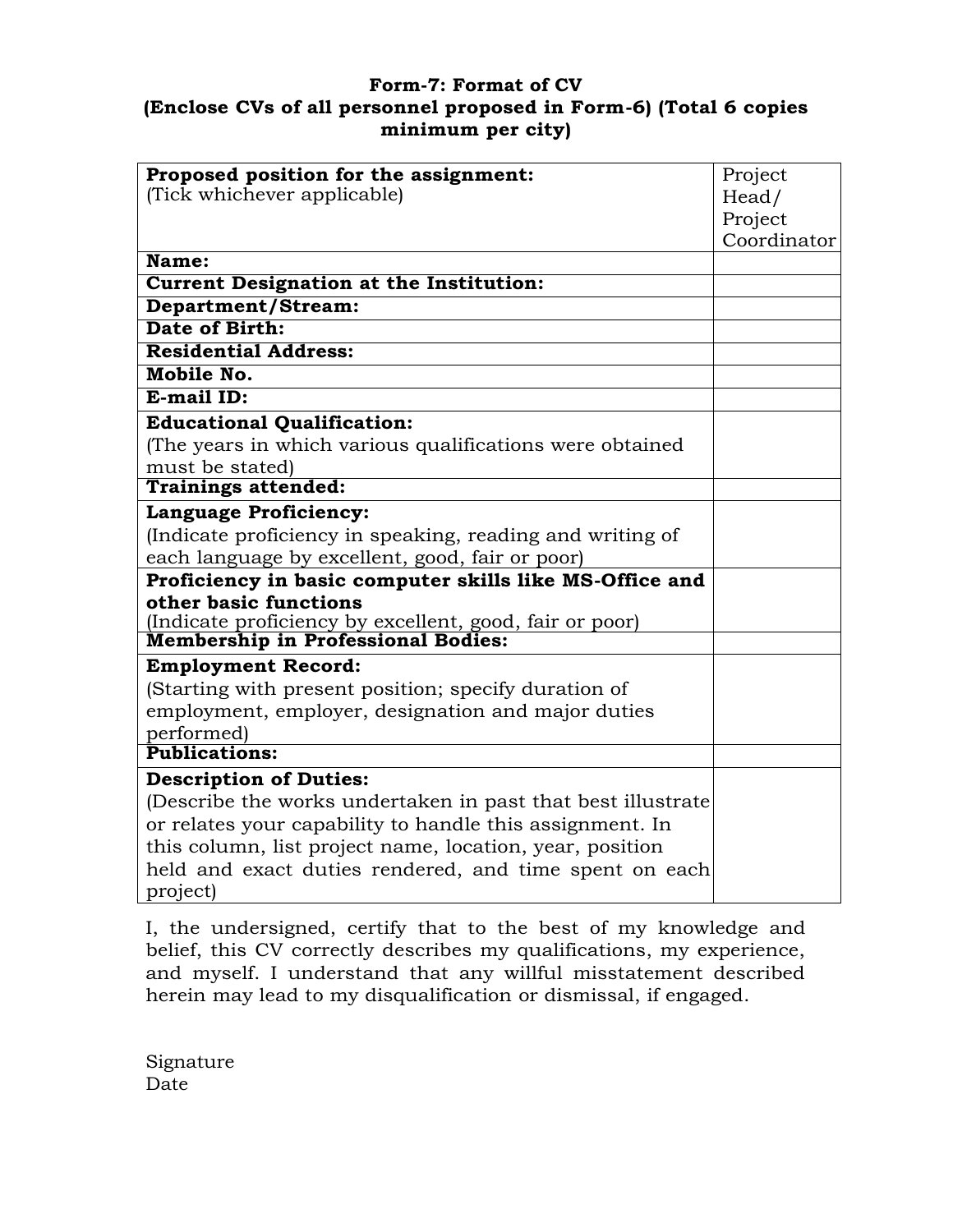## **Form-8: Details of projects/studies conducted by the Institution as per pre- qualification criteria**

| Project Name:                                                      |                  |    |                     |
|--------------------------------------------------------------------|------------------|----|---------------------|
| Project Location within Country:                                   |                  |    |                     |
| Name of Client:                                                    |                  |    |                     |
| <b>Start Date</b>                                                  | Completion       |    | Approx. Value of    |
| $(Month/Year)$ :                                                   |                  | Da | Services (optional) |
|                                                                    | te (Month/Year): |    |                     |
| Name of Senior Staff (Principal Investigator/Coordinator/ Research |                  |    |                     |
| Associate etc.) involved and functions performed:                  |                  |    |                     |
| Detailed Narrative Description of Project:                         |                  |    |                     |
| Detailed Description of Actual Services provided:                  |                  |    |                     |

## **NOTE:**

Please also note that the copies of sanction letters/work orders and satisfactory completion certificate from the funding agency/client shall be required to be submitted for all the references mentioned above.

Signature of Authorized Signatory Institution seal